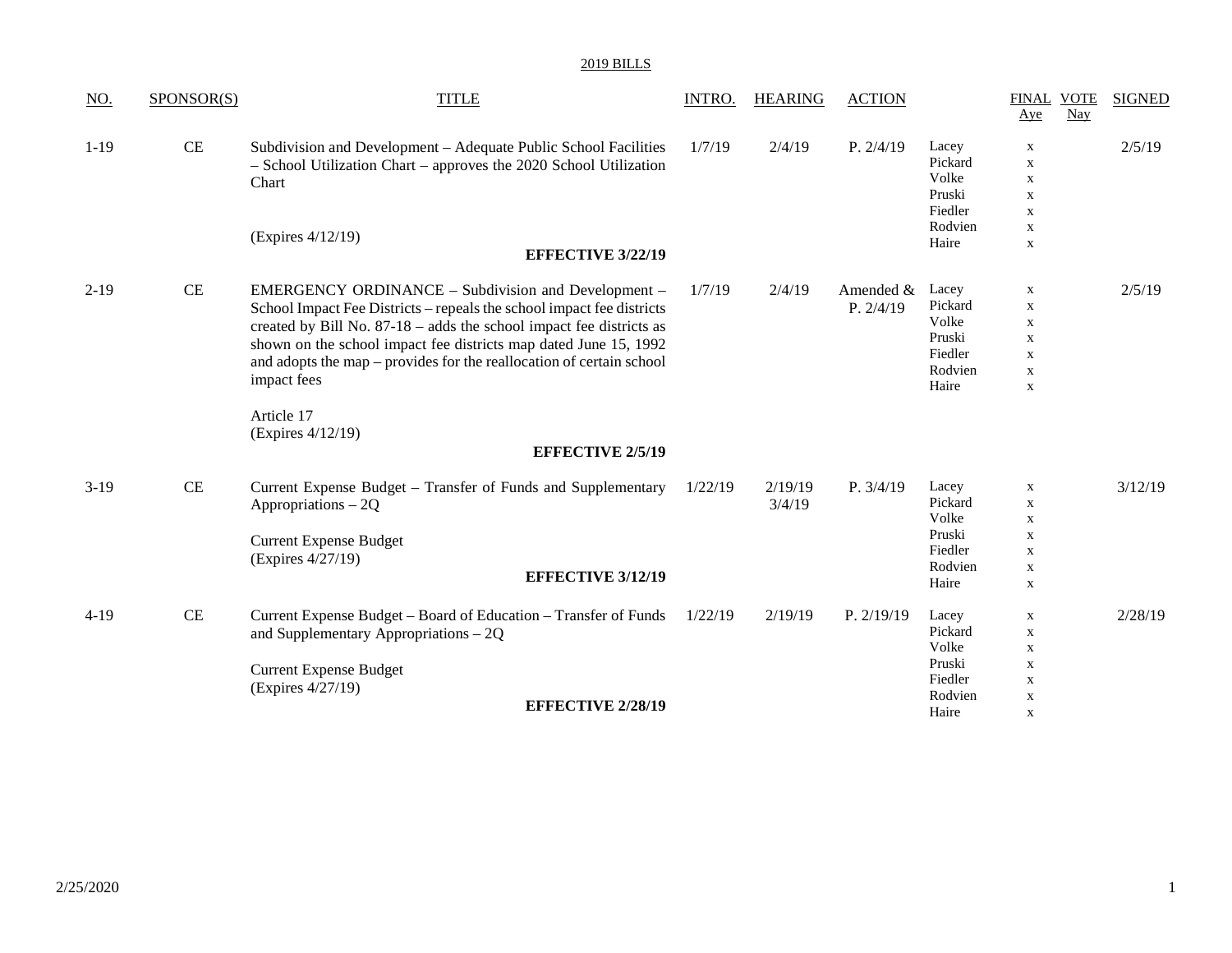| <u>NO.</u> | SPONSOR(S)                 | <b>TITLE</b>                                                                                                                                                                                                                                                                                                                                                                                                                                                                                                                                                                   | INTRO.  | <b>HEARING</b>              | <b>ACTION</b> |                                                                    | Aye                                                                                                   | <b>FINAL VOTE</b><br>Nay                  | <b>SIGNED</b> |
|------------|----------------------------|--------------------------------------------------------------------------------------------------------------------------------------------------------------------------------------------------------------------------------------------------------------------------------------------------------------------------------------------------------------------------------------------------------------------------------------------------------------------------------------------------------------------------------------------------------------------------------|---------|-----------------------------|---------------|--------------------------------------------------------------------|-------------------------------------------------------------------------------------------------------|-------------------------------------------|---------------|
| $5-19$     | Rodvien<br>Lacey<br>Pruski | Licensing – Food Service Facilities – Polystyrene Food Service<br>Products – prohibits the use and sale of expanded polystyrene<br>products at food service facilities located in the County – requires<br>an education and outreach campaign – extends effective date by one<br>year<br>Article 11<br>(Expires 4/27/19)                                                                                                                                                                                                                                                       | 1/22/19 | 2/19/19                     | P. 2/19/19    | Lacey<br>Pickard<br>Volke<br>Pruski<br>Fiedler<br>Rodvien<br>Haire | $\mathbf X$<br>$\mathbf X$<br>$\mathbf X$<br>$\mathbf X$                                              | $\mathbf X$<br>$\mathbf X$<br>$\mathbf X$ | 2/28/19       |
|            |                            | <b>EFFECTIVE 4/14/19</b>                                                                                                                                                                                                                                                                                                                                                                                                                                                                                                                                                       |         |                             |               |                                                                    |                                                                                                       |                                           |               |
| $6-19$     | Pruski                     | Zoning - Electrified Fences - allows electrified fences under<br>certain circumstances in industrial zoning districts<br>Article 18<br>(Expires 5/10/19)<br><b>EFFECTIVE 4/26/19</b>                                                                                                                                                                                                                                                                                                                                                                                           | 2/4/19  | 3/4/19                      | P. 3/4/19     | Lacey<br>Pickard<br>Volke<br>Pruski<br>Fiedler<br>Rodvien<br>Haire | $\mathbf x$<br>$\mathbf X$<br>$\mathbf X$<br>$\mathbf X$<br>$\mathbf X$<br>$\mathbf X$<br>$\mathbf X$ |                                           | 3/12/19       |
|            |                            |                                                                                                                                                                                                                                                                                                                                                                                                                                                                                                                                                                                |         |                             |               |                                                                    |                                                                                                       |                                           |               |
| $7-19$     | Pickard                    | Zoning - Licensed Premises of Licensed Dispensaries, Growers,<br>and Processors of Medical Cannabis - allows dispensaries as<br>special exception uses in C1 districts – amends the conditional use<br>requirements for dispensaries, growers, and processors – repeals<br>the prohibition against variances to the conditional use<br>requirements for dispensaries, growers, and processors - amends<br>the special exception use requirements for dispensaries – repeals<br>the prohibition against variances to the special exception use<br>requirements for dispensaries | 2/4/19  | 3/4/19<br>3/18/19<br>4/1/19 | P. 4/1/19     | Lacey<br>Pickard<br>Volke<br>Pruski<br>Fiedler<br>Rodvien<br>Haire | $\mathbf X$<br>$\mathbf X$<br>$\mathbf X$<br>$\mathbf X$                                              | X<br>$\mathbf X$<br>$\mathbf X$           | 4/12/19       |
|            |                            | Article 18<br>(Expires 5/10/19)<br><b>EFFECTIVE 5/27/19</b>                                                                                                                                                                                                                                                                                                                                                                                                                                                                                                                    |         |                             |               |                                                                    |                                                                                                       |                                           |               |
| $8-19$     | CE                         | Subdivision and Development - Adequate Public Facilities - revise<br>the standards for transportation capacity mitigation agreements<br>Article 17<br>(Expires 5/25/19)<br><b>WITHDRAWN</b>                                                                                                                                                                                                                                                                                                                                                                                    | 2/19/19 | 3/18/19                     | Withdrawn     | Lacey<br>Pickard<br>Volke<br>Pruski<br>Fiedler<br>Rodvien<br>Haire |                                                                                                       |                                           |               |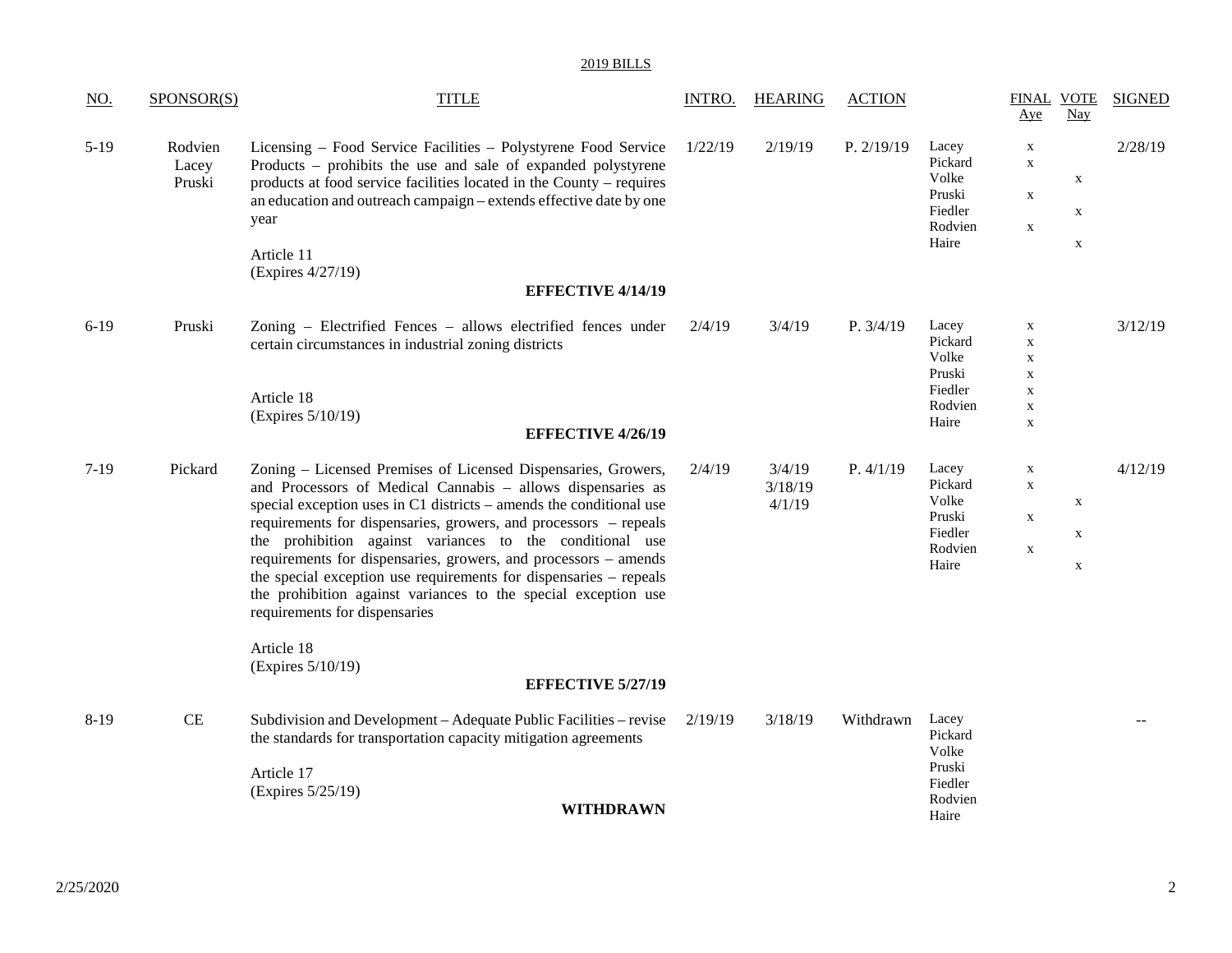| $\underline{\mathrm{NO}}$ . | SPONSOR(S) | <b>TITLE</b>                                                                                                                                                                                                                                                   | <b>INTRO.</b> | <b>HEARING</b> | <b>ACTION</b> |                                                                    | <b>FINAL VOTE</b><br>Aye                                                                               | Nay         | <b>SIGNED</b> |
|-----------------------------|------------|----------------------------------------------------------------------------------------------------------------------------------------------------------------------------------------------------------------------------------------------------------------|---------------|----------------|---------------|--------------------------------------------------------------------|--------------------------------------------------------------------------------------------------------|-------------|---------------|
| $9-19$                      | <b>CE</b>  | Subdivision and Development - Critical Area Overlay - Lot $2/19/19$<br>Consolidation and Reconfiguration - adds procedures for<br>consolidation and reconfiguration of lots in the Critical Area<br>Article 17<br>(Expires 5/25/19)<br><b>EFFECTIVE 5/3/19</b> |               | 3/18/19        | P. 3/18/19    | Lacey<br>Pickard<br>Volke<br>Pruski<br>Fiedler<br>Rodvien<br>Haire | $\mathbf x$<br>$\mathbf X$<br>$\mathbf X$<br>$\mathbf{x}$<br>$\mathbf X$<br>$\mathbf X$<br>$\mathbf X$ |             | 3/19/19       |
| $10-19$                     | CE         | Mil-Bur Special Community Benefit District - establishes the Mil-<br>Bur Special Community Benefit District<br>Article 4<br>(Expires 5/25/19)<br><b>EFFECTIVE 5/24/19</b>                                                                                      | 2/19/19       | 3/18/19        | P. 4/1/19     | Lacey<br>Pickard<br>Volke<br>Pruski<br>Fiedler<br>Rodvien<br>Haire | $\mathbf x$<br>$\mathbf{X}$<br>$\mathbf{X}$<br>$\mathbf x$<br>$\mathbf X$<br>$\mathbf X$               | $\mathbf X$ | 4/9/19        |
| 11-19                       | CE         | Personnel – Classified Service – Detention Officers – increases the<br>pay of detention officers paid at a certain rate and hired before a<br>certain date<br>(Expires 6/7/19)<br><b>EFFECTIVE 5/26/19</b>                                                     | 3/4/19        | 4/1/19         | P. 4/1/19     | Lacey<br>Pickard<br>Volke<br>Pruski<br>Fiedler<br>Rodvien<br>Haire | $\mathbf x$<br>$\mathbf x$<br>$\mathbf X$<br>$\mathbf X$<br>$\mathbf X$<br>$\mathbf X$<br>$\mathbf X$  |             | 4/11/19       |
| $12-19$                     | <b>CE</b>  | Personnel - Rights of Classified Employees - Limitations on<br>Joining Employee Organizations - Deputy Sheriff III - allows<br>Deputy Sheriff III's to join, assist, and participate in certain<br>employee organizations<br>Article 6<br>(Expires 6/7/19)     | 3/4/19        | 4/1/19         | P. 4/1/19     | Lacey<br>Pickard<br>Volke<br>Pruski<br>Fiedler<br>Rodvien<br>Haire | $\mathbf X$<br>$\mathbf{X}$<br>$\mathbf X$<br>$\mathbf X$<br>$\mathbf X$<br>$\mathbf x$<br>$\mathbf X$ |             | 4/9/19        |

**EFFECTIVE 5/24/19**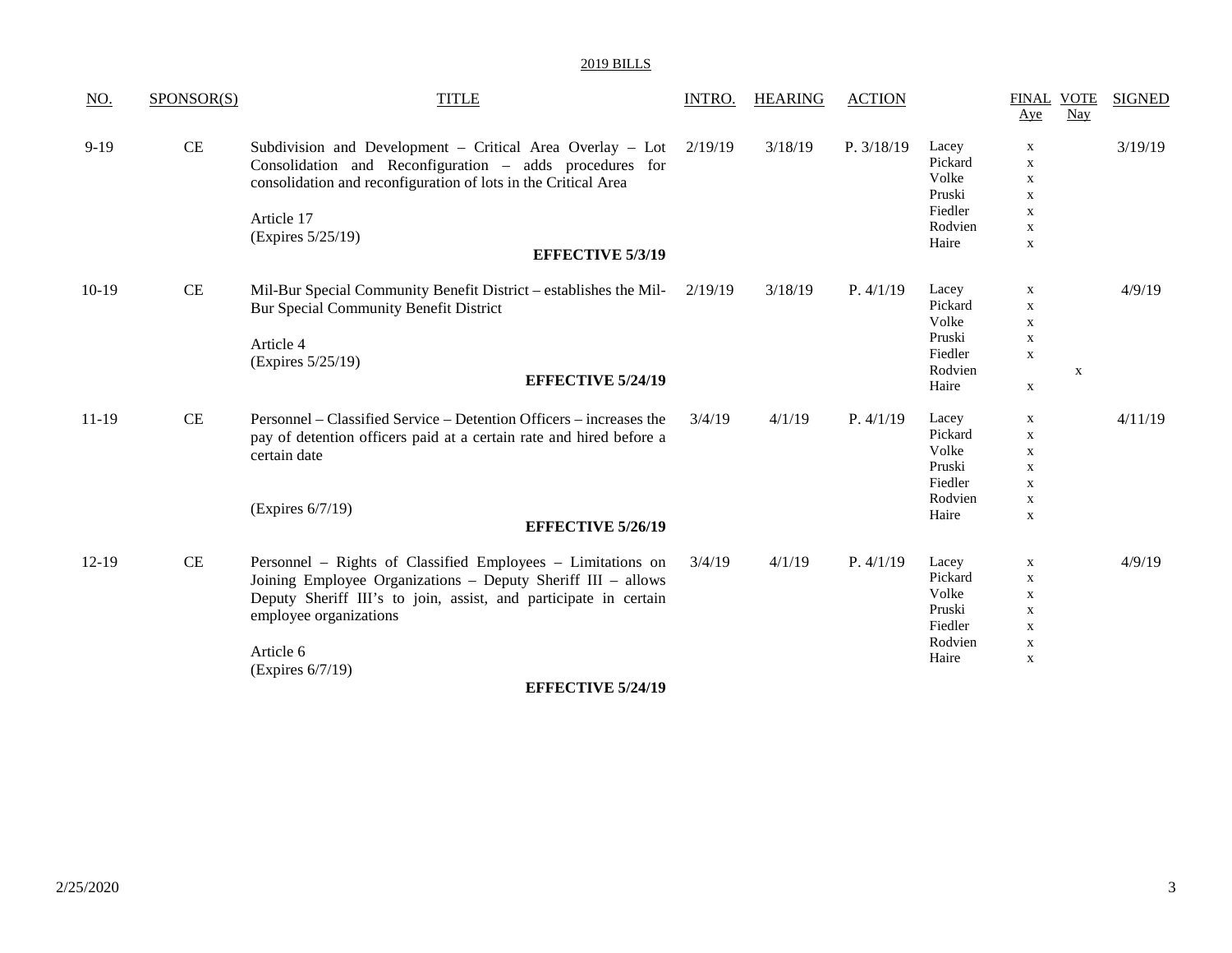| $\underline{\mathrm{NO}}$ . | SPONSOR(S) | <b>TITLE</b>                                                                                                                                                                                                                                                                                                                              | <b>INTRO.</b> | <b>HEARING</b>   | <b>ACTION</b>            |                                                                    | FINAL VOTE<br>Aye                                                                                     | Nay         | <b>SIGNED</b> |
|-----------------------------|------------|-------------------------------------------------------------------------------------------------------------------------------------------------------------------------------------------------------------------------------------------------------------------------------------------------------------------------------------------|---------------|------------------|--------------------------|--------------------------------------------------------------------|-------------------------------------------------------------------------------------------------------|-------------|---------------|
| 13-19                       | Lacey      | Subdivision and Development - Adequate School Facilities -<br>Meade Village - exempts residential developments within Meade<br>Village from the test for adequate school facilities under certain<br>conditions – adds the conditions for the exemption from the test for<br>adequate school facilities<br>Article 17<br>(Expires 6/7/19) | 3/4/19        | 4/1/19           | P. 4/1/19                | Lacey<br>Pickard<br>Volke<br>Pruski<br>Fiedler<br>Rodvien<br>Haire | $\mathbf X$<br>$\mathbf X$<br>$\mathbf X$<br>$\mathbf X$<br>$\mathbf X$<br>$\mathbf X$<br>$\mathbf X$ |             | 4/6/19        |
|                             |            | <b>EFFECTIVE 5/21/19</b>                                                                                                                                                                                                                                                                                                                  |               |                  |                          |                                                                    |                                                                                                       |             |               |
| 14-19                       | Fiedler    | Zoning – Farm Breweries in Residential Districts – allows farm<br>breweries as conditional uses in RLD and R1 residential zoning<br>districts – amends the conditional use requirements for farm<br>breweries<br>Article 18<br>(Expires 6/7/19)<br><b>EFFECTIVE 6/29/19</b>                                                               | 3/4/19        | 4/1/19<br>5/6/19 | Amended $&$<br>P. 5/6/19 | Lacey<br>Pickard<br>Volke<br>Pruski<br>Fiedler<br>Rodvien<br>Haire | $\mathbf X$<br>$\mathbf X$<br>$\mathbf X$<br>$\mathbf X$<br>$\mathbf X$<br>$\mathbf X$                | $\mathbf X$ | 5/15/19       |
| $15-19$                     | $\rm CE$   | Private disposition of County-owned property located along MD<br>Route 214 at MD Route 468 in Edgewater, Maryland - authorizes<br>the County Executive to transfer property to the Maryland<br>Department of Transportation State Highway Administration<br>(Expires 6/7/19)<br><b>EFFECTIVE 5/24/19</b>                                  | 3/4/19        | 4/1/19           | P. 4/1/19                | Lacey<br>Pickard<br>Volke<br>Pruski<br>Fiedler<br>Rodvien<br>Haire | X<br>$\mathbf X$<br>$\mathbf X$<br>$\mathbf X$<br>$\mathbf X$<br>$\mathbf X$<br>$\mathbf X$           |             | 4/9/19        |
| 16-19                       | <b>CE</b>  | Cape Anne Special Community Benefit District – Approval of<br>Loan Agreement                                                                                                                                                                                                                                                              | 3/18/19       | 4/15/19          | P. 4/15/19               | Lacey<br>Pickard<br>Volke<br>Pruski                                | X<br>$\mathbf X$<br>$\mathbf X$<br>$\mathbf X$                                                        |             | 4/23/19       |
|                             |            | (Expires 6/21/19)<br><b>EFFECTIVE 6/7/19</b>                                                                                                                                                                                                                                                                                              |               |                  |                          | Fiedler<br>Rodvien<br>Haire                                        | $\mathbf X$<br>$\mathbf x$<br>X                                                                       |             |               |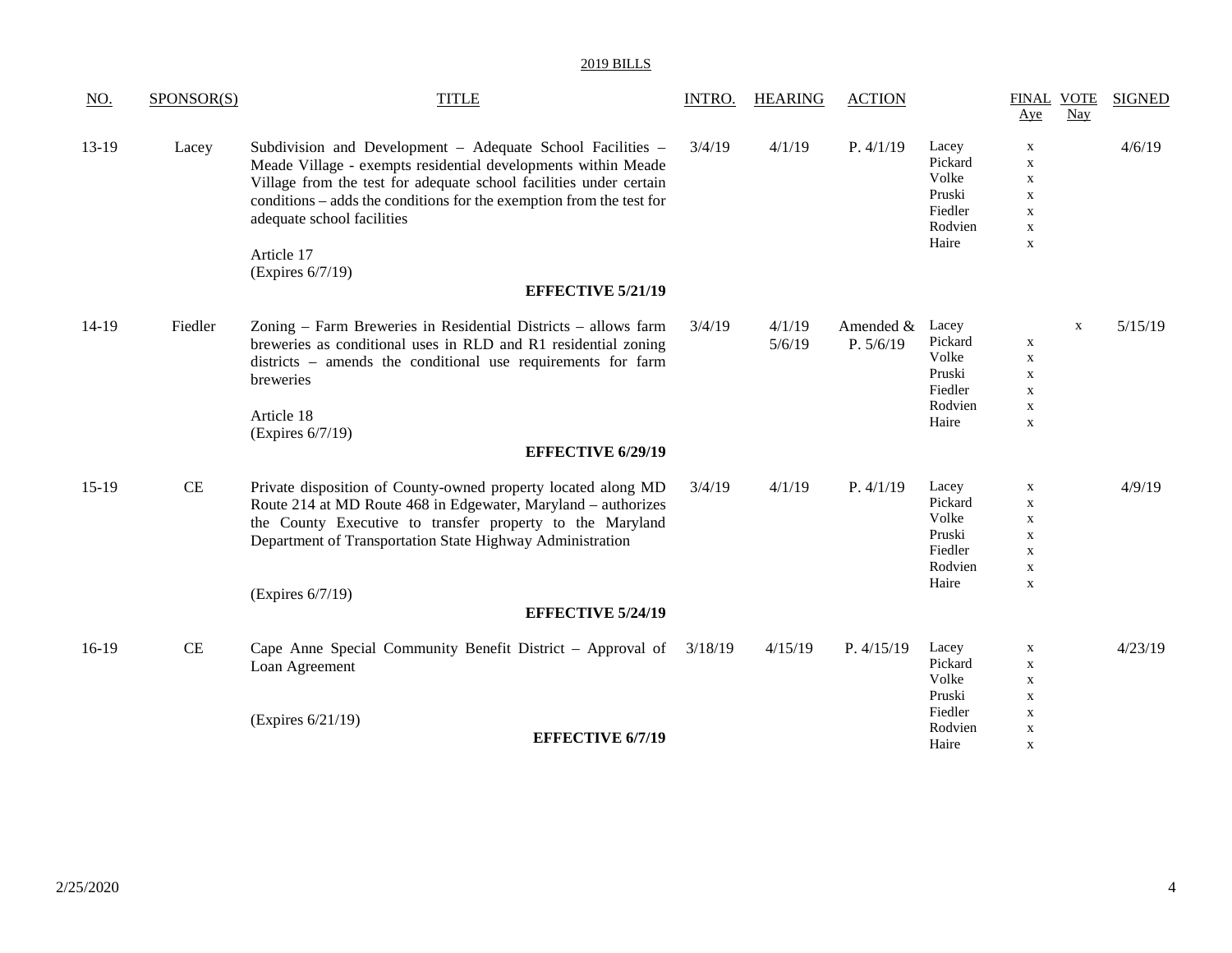| <u>NO.</u> | SPONSOR(S) | <b>TITLE</b>                                                                                                                                                                                                                                                                                                                                                                                                                           | INTRO.  | <b>HEARING</b> | <b>ACTION</b> |                                                                    | <b>FINAL VOTE</b><br>Nay<br>Aye                                                                                     | <b>SIGNED</b> |
|------------|------------|----------------------------------------------------------------------------------------------------------------------------------------------------------------------------------------------------------------------------------------------------------------------------------------------------------------------------------------------------------------------------------------------------------------------------------------|---------|----------------|---------------|--------------------------------------------------------------------|---------------------------------------------------------------------------------------------------------------------|---------------|
| 17-19      | CE         | Public Works - Utilities - Allocation of Water and Wastewater<br>Capacity – requires payment of interest and penalty charges and<br>allocation reservation charges upon a reduction of an allocation -<br>clarifies the time for accumulation of interest charges on the capital<br>facility connection charge - requires payment of interest and<br>penalties on the capital facility connection charge upon a lapse of<br>allocation | 3/18/19 | 4/15/19        | P. 4/15/19    | Lacey<br>Pickard<br>Volke<br>Pruski<br>Fiedler<br>Rodvien<br>Haire | $\boldsymbol{\mathrm{X}}$<br>$\mathbf X$<br>$\mathbf X$<br>$\mathbf X$<br>$\mathbf X$<br>$\mathbf X$<br>$\mathbf X$ | 4/23/19       |
|            |            | Article 13<br>(Expires 6/21/19)<br><b>EFFECTIVE 6/7/19</b>                                                                                                                                                                                                                                                                                                                                                                             |         |                |               |                                                                    |                                                                                                                     |               |
| 18-19      | <b>CE</b>  | Public Works - Utilities - Charges and Assessments for Water and<br>Wastewater System Connection - modifies payment options for<br>water and wastewater capital facility connection charges and user<br>connection charges for residential properties with existing<br>improvements – provides for the application and exemption from<br>application of this Ordinance                                                                 | 3/18/19 | 4/15/19        | P. 4/15/19    | Lacey<br>Pickard<br>Volke<br>Pruski<br>Fiedler<br>Rodvien<br>Haire | $\mathbf X$<br>$\mathbf X$<br>$\mathbf X$<br>$\mathbf X$<br>$\mathbf X$<br>$\mathbf X$<br>$\mathbf X$               | 4/23/19       |
|            |            | Article 13<br>(Expires 6/21/19)<br><b>EFFECTIVE 6/7/19</b>                                                                                                                                                                                                                                                                                                                                                                             |         |                |               |                                                                    |                                                                                                                     |               |
| 19-19      | CE         | Purchasing – Procurement – Minimum Bid Limits – increases the<br>minimum value of purchases and contracts requiring a full<br>competitive procurement process – increases the minimum value of<br>an expedited procurement - decreases the minimum value of<br>contract awards required to be published on the County website<br>Article 8<br>(Expires 6/21/19)                                                                        | 3/18/19 | 4/15/19        | P. 4/15/19    | Lacey<br>Pickard<br>Volke<br>Pruski<br>Fiedler<br>Rodvien<br>Haire | $\mathbf X$<br>$\mathbf X$<br>$\mathbf X$<br>$\mathbf X$<br>$\mathbf X$<br>$\mathbf X$<br>$\mathbf X$               | 4/23/19       |
|            |            | <b>EFFECTIVE 6/7/19</b>                                                                                                                                                                                                                                                                                                                                                                                                                |         |                |               |                                                                    |                                                                                                                     |               |
| $20-19$    | Rodvien    | Zoning - Tattoo Parlors and Body Piercing Salons - allows tattoo<br>parlors and body piercing salons as auxiliary uses in C1 commercial<br>districts<br>Article 18<br>(Expires 6/21/19)<br><b>EFFECTIVE 6/9/19</b>                                                                                                                                                                                                                     | 3/18/19 | 4/15/19        | P. 4/15/19    | Lacey<br>Pickard<br>Volke<br>Pruski<br>Fiedler<br>Rodvien<br>Haire | X<br>$\mathbf X$<br>$\mathbf X$<br>$\mathbf X$<br>$\mathbf X$<br>$\mathbf X$<br>$\mathbf X$                         | 4/25/19       |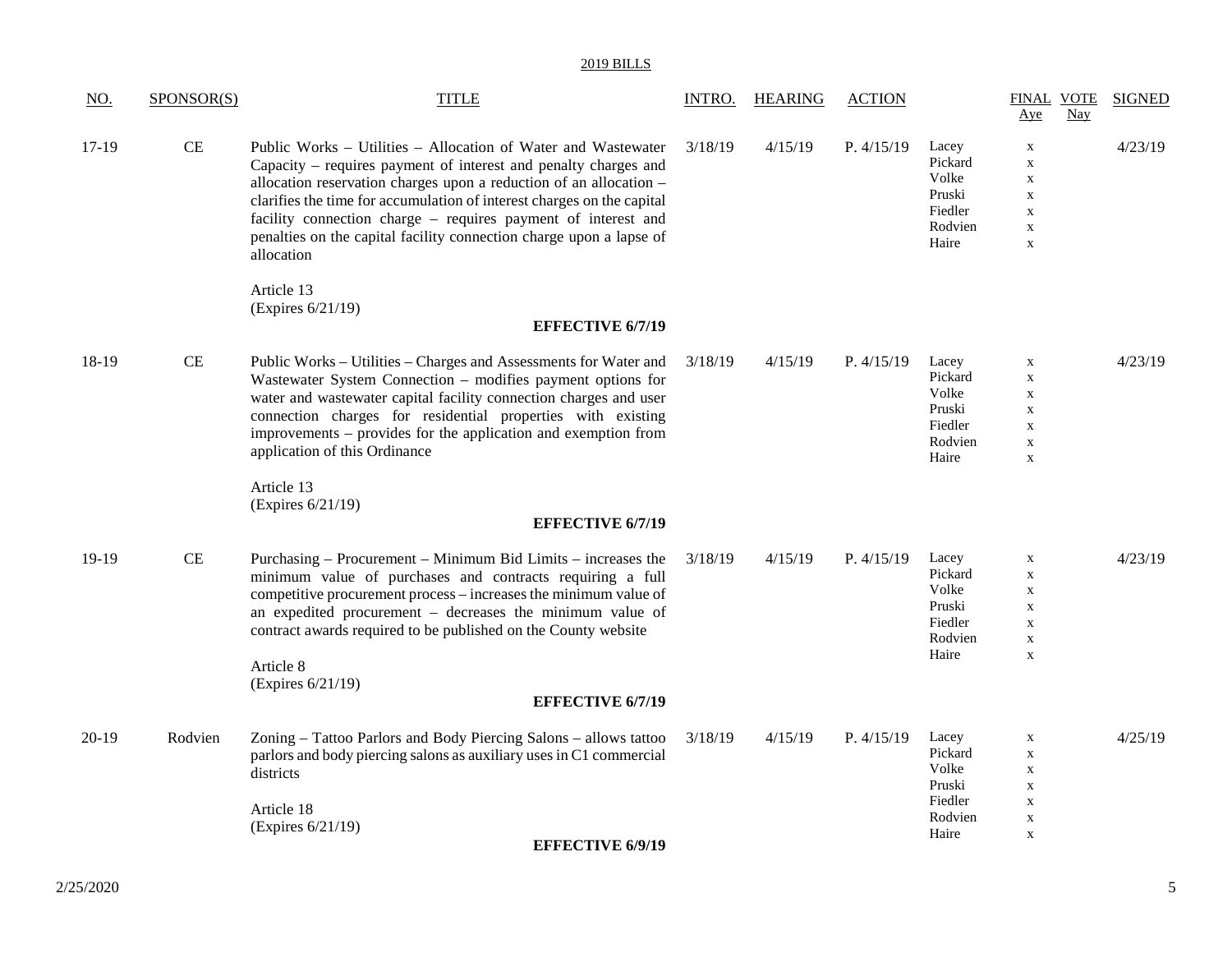| <u>NO.</u>       | SPONSOR(S) | <b>TITLE</b>                                                                                                                                                                                                                                                                                                                                                                                                                                                                                                                                                                              | INTRO.           | <b>HEARING</b>              | <b>ACTION</b>           |                                                                                                 | <b>FINAL VOTE</b><br>Aye                                                                                                                                                       | <b>Nay</b> | <b>SIGNED</b>     |
|------------------|------------|-------------------------------------------------------------------------------------------------------------------------------------------------------------------------------------------------------------------------------------------------------------------------------------------------------------------------------------------------------------------------------------------------------------------------------------------------------------------------------------------------------------------------------------------------------------------------------------------|------------------|-----------------------------|-------------------------|-------------------------------------------------------------------------------------------------|--------------------------------------------------------------------------------------------------------------------------------------------------------------------------------|------------|-------------------|
| $21-19$          | Volke      | Zoning – Community-Based Assisted Living Facilities – adds the<br>parking space requirements for community-based assisted living<br>facilities - allows community-based assisted living facilities as a<br>conditional use in certain residential districts – adds the conditional<br>use requirements for community-based assisted living facilities<br>Article 18                                                                                                                                                                                                                       | 3/18/19          | 4/15/19                     | Withdrawn               | Lacey<br>Pickard<br>Volke<br>Pruski<br>Fiedler<br>Rodvien<br>Haire                              |                                                                                                                                                                                |            |                   |
|                  |            | (Expires 6/21/19)<br><b>WITHDRAWN</b>                                                                                                                                                                                                                                                                                                                                                                                                                                                                                                                                                     |                  |                             |                         |                                                                                                 |                                                                                                                                                                                |            |                   |
|                  |            |                                                                                                                                                                                                                                                                                                                                                                                                                                                                                                                                                                                           |                  |                             |                         |                                                                                                 |                                                                                                                                                                                |            |                   |
| $22-19$<br>23-19 | CE<br>CE   | Second Amendment to Lease Agreement between the County and<br>Public Library Association of Annapolis and Anne Arundel County<br>- allow emergency management cooling and warming stations at<br>the public library facilities - authorize the sale of alcoholic<br>beverages at the public library facilities during events<br>(Expires 7/5/19)<br><b>EFFECTIVE 6/23/19</b><br>Public Works - Heritage Harbour Condominium Phases 1 through<br>10 Water and Wastewater Petition - Front Foot Benefit Assessment<br>- approve a special "per-unit" front foot benefit assessment rate for | 4/1/19<br>4/1/19 | 5/6/19<br>5/6/19<br>5/20/19 | P. 5/6/19<br>P. 5/20/19 | Lacey<br>Pickard<br>Volke<br>Pruski<br>Fiedler<br>Rodvien<br>Haire<br>Lacey<br>Pickard<br>Volke | $\mathbf X$<br>$\mathbf X$<br>$\boldsymbol{\mathrm{X}}$<br>$\mathbf X$<br>$\mathbf X$<br>$\mathbf X$<br>$\mathbf X$<br>$\boldsymbol{\mathrm{X}}$<br>$\mathbf X$<br>$\mathbf X$ |            | 5/9/19<br>5/23/19 |
|                  |            | the County's takeover of the Heritage Harbour Condominium,<br>Phases 1 through 10 Water and Wastewater Systems<br>(Expires 7/5/19)<br><b>EFFECTIVE 7/7/19</b>                                                                                                                                                                                                                                                                                                                                                                                                                             |                  |                             |                         | Pruski<br>Fiedler<br>Rodvien<br>Haire                                                           | $\boldsymbol{\mathrm{X}}$<br>$\mathbf X$<br>$\mathbf X$<br>$\mathbf X$                                                                                                         |            |                   |
| $24-19$          | CE         | Personnel and Purchasing - Employee and Retiree Health Benefits<br>Program - amend the County Employee and Retiree Health<br>Benefits Program to include provisions related to collective<br>bargaining – require the solicitation or invitation of competitive<br>bids for group health plan contracts<br>Articles 6 and 8<br>(Expires 7/5/19)                                                                                                                                                                                                                                           | 4/1/19           | 5/6/19<br>5/20/19           | P. 5/20/19              | Lacey<br>Pickard<br>Volke<br>Pruski<br>Fiedler<br>Rodvien<br>Haire                              | $\boldsymbol{\mathrm{X}}$<br>$\mathbf{X}$<br>$\boldsymbol{\mathrm{X}}$<br>$\boldsymbol{\mathrm{X}}$<br>$\mathbf X$<br>$\boldsymbol{\mathrm{X}}$<br>$\mathbf X$                 |            | 5/23/19           |
|                  |            | <b>EFFECTIVE 7/7/19</b>                                                                                                                                                                                                                                                                                                                                                                                                                                                                                                                                                                   |                  |                             |                         |                                                                                                 |                                                                                                                                                                                |            |                   |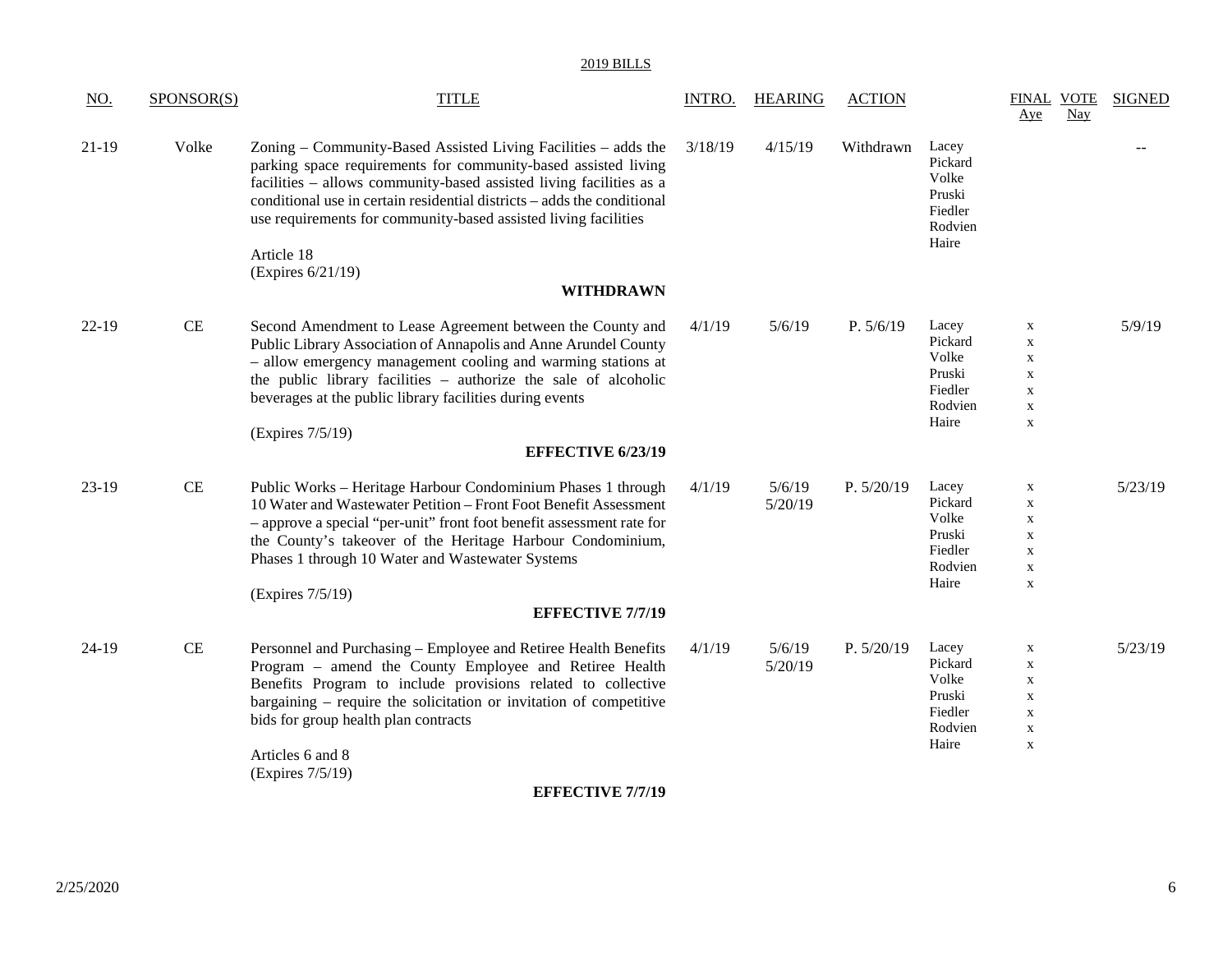| <u>NO.</u> | SPONSOR(S)                | <b>TITLE</b>                                                                                                                                                                                                                                                         | <b>INTRO.</b> | <b>HEARING</b>    | <b>ACTION</b> |                                                                    | <b>FINAL VOTE</b><br>Aye                                                                              | <b>Nay</b>                                | <b>SIGNED</b>                   |
|------------|---------------------------|----------------------------------------------------------------------------------------------------------------------------------------------------------------------------------------------------------------------------------------------------------------------|---------------|-------------------|---------------|--------------------------------------------------------------------|-------------------------------------------------------------------------------------------------------|-------------------------------------------|---------------------------------|
| $25-19$    | $\!$ $\!$                 | Current Expense Budget - Transfer of Funds and Supplementary<br>Appropriations - 3Q<br><b>Current Expense Budget</b><br>(Expires 7/19/19)<br><b>EFFECTIVE 5/23/19</b>                                                                                                | 4/15/19       | 5/20/19           | P. 5/20/19    | Lacey<br>Pickard<br>Volke<br>Pruski<br>Fiedler<br>Rodvien<br>Haire | $\mathbf X$<br>$\mathbf X$<br>$\mathbf X$<br>$\mathbf X$<br>$\mathbf X$<br>$\mathbf X$<br>$\mathbf X$ |                                           | 5/23/19                         |
| $26-19$    | CE                        | Approval of Lease Agreement for Andover Equestrian Center<br>located at 433 Andover Road, Linthicum, Maryland 21090, to<br>Morningside Stables, LLC.<br>(Expires 7/19/19)<br><b>EFFECTIVE 7/7/19</b>                                                                 | 4/15/19       | 5/20/19           | P. 5/20/19    | Lacey<br>Pickard<br>Volke<br>Pruski<br>Fiedler<br>Rodvien<br>Haire | $\mathbf X$<br>$\mathbf X$<br>$\mathbf X$<br>$\mathbf X$<br>$\mathbf X$<br>$\mathbf X$<br>$\mathbf X$ |                                           | 5/23/19                         |
| $27-19$    | $\!$ $\!$ $\!$            | Approval of Lease Agreement for Andy Smith Equestrian Center<br>located at 584 Broadneck Road, Annapolis, Maryland 21409, to<br>Morningside Stables, LLC.<br>(Expires 7/19/19)<br><b>EFFECTIVE 7/7/19</b>                                                            | 4/15/19       | 5/20/19           | P. 5/20/19    | Lacey<br>Pickard<br>Volke<br>Pruski<br>Fiedler<br>Rodvien<br>Haire | $\mathbf X$<br>$\mathbf X$<br>$\mathbf X$<br>$\mathbf X$<br>$\mathbf X$<br>$\mathbf X$<br>$\mathbf X$ |                                           | 5/23/19                         |
| 28-19      | Volke<br>Haire<br>Fiedler | Special Community Benefit Districts - Procedure for<br>Establishment – require a two-thirds vote of property owners in a<br>proposed district to establish a new special community benefit<br>district<br>Article 4<br>(Expires 7/19/19)<br><b>EFFECTIVE 7/15/19</b> | 4/15/19       | 5/20/19           | P. 5/20/19    | Lacey<br>Pickard<br>Volke<br>Pruski<br>Fiedler<br>Rodvien<br>Haire | $\mathbf X$<br>$\mathbf X$<br>$\mathbf X$<br>$\mathbf X$                                              | $\mathbf X$<br>$\mathbf X$<br>$\mathbf X$ | Returned<br>unsigned<br>5/28/19 |
| $29-19$    | CE                        | Annual Budget and Appropriation Ordinance of Anne Arundel<br>County - Fiscal Year 2020                                                                                                                                                                               | 5/1/19        | 5/9/19<br>5/13/19 | P. 6/14/19    | Lacey<br>Pickard<br>Volke<br>Pruski<br>Fiedler<br>Rodvien<br>Haire | $\mathbf X$<br>$\mathbf X$<br>$\mathbf X$<br>$\mathbf X$                                              | $\mathbf X$<br>$\mathbf X$<br>$\mathbf X$ | $-$                             |
|            |                           |                                                                                                                                                                                                                                                                      |               |                   |               |                                                                    |                                                                                                       |                                           |                                 |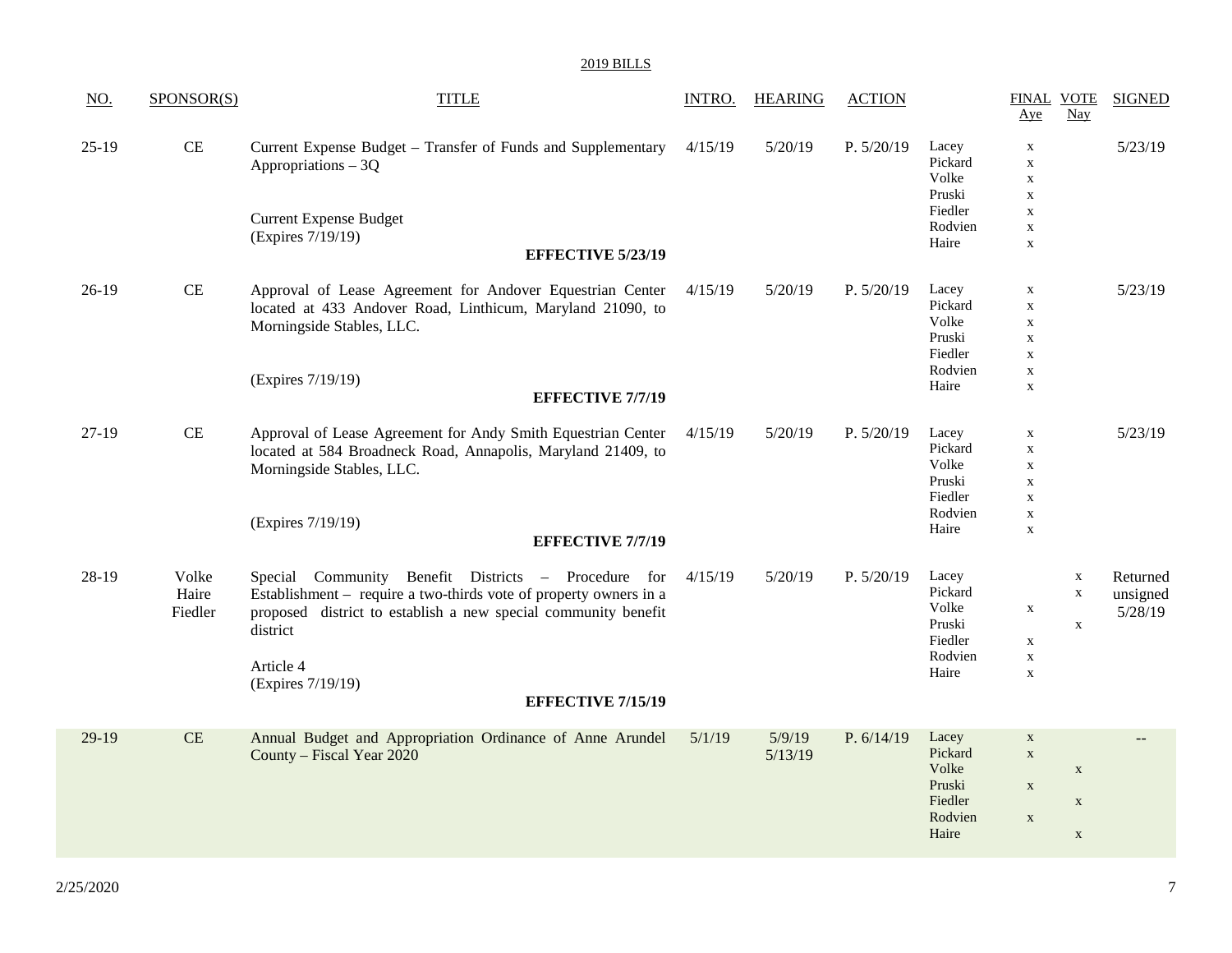| NO.     | SPONSOR(S) | <b>TITLE</b>                                                                                                                                         | <b>INTRO.</b> | <b>HEARING</b>    | <b>ACTION</b> |                                                                    | <b>FINAL VOTE</b><br>Aye                                                                               | $\frac{\text{Nay}}{\text{day}}$ | <b>SIGNED</b> |
|---------|------------|------------------------------------------------------------------------------------------------------------------------------------------------------|---------------|-------------------|---------------|--------------------------------------------------------------------|--------------------------------------------------------------------------------------------------------|---------------------------------|---------------|
| $30-19$ | CE         | Tax Levies - Special Community Benefit Districts, Shore Erosion<br>Control Districts, and Waterways Improvement Districts - levy and<br>impose taxes | 5/1/19        | 5/9/19<br>5/13/19 | P. $6/14/19$  | Lacey<br>Pickard<br>Volke<br>Pruski<br>Fiedler<br>Rodvien<br>Haire | $\mathbf X$<br>$\mathbf X$<br>$\mathbf X$<br>$\mathbf{X}$<br>$\mathbf X$<br>$\mathbf X$<br>$\mathbf X$ |                                 |               |
| $31-19$ | $\rm CE$   | Tax Levies - Arundel Gateway Special Taxing District                                                                                                 | 5/1/19        | 5/9/19<br>5/13/19 | P. $6/14/19$  | Lacey<br>Pickard<br>Volke<br>Pruski<br>Fiedler<br>Rodvien<br>Haire | $\mathbf X$<br>$\mathbf X$<br>$\mathbf X$<br>$\mathbf X$<br>$\mathbf X$<br>$\mathbf X$<br>$\mathbf X$  |                                 |               |
| $32-19$ | $\rm CE$   | Tax Levies - Arundel Mills Special Taxing District                                                                                                   | 5/1/19        | 5/9/19<br>5/13/19 | P. 6/14/19    | Lacey<br>Pickard<br>Volke<br>Pruski<br>Fiedler<br>Rodvien<br>Haire | $\mathbf X$<br>$\mathbf X$<br>$\mathbf X$<br>$\mathbf X$<br>$\mathbf X$<br>$\mathbf X$<br>$\mathbf X$  |                                 | $-$           |
| $33-19$ | $\rm CE$   | Tax Levies - Dorchester Special Taxing District                                                                                                      | 5/1/19        | 5/9/19<br>5/13/19 | P. 6/14/19    | Lacey<br>Pickard<br>Volke<br>Pruski<br>Fiedler<br>Rodvien<br>Haire | $\mathbf X$<br>$\mathbf X$<br>$\mathbf X$<br>$\mathbf X$<br>$\mathbf X$<br>$\mathbf X$<br>$\mathbf X$  |                                 |               |
| $34-19$ | $\rm CE$   | Tax Levies - Farmington Special Taxing District                                                                                                      | 5/1/19        | 5/9/19<br>5/13/19 | P. $6/14/19$  | Lacey<br>Pickard<br>Volke<br>Pruski<br>Fiedler<br>Rodvien<br>Haire | $\mathbf X$<br>$\mathbf X$<br>$\mathbf X$<br>$\mathbf X$<br>$\mathbf X$<br>$\mathbf X$<br>$\mathbf X$  |                                 |               |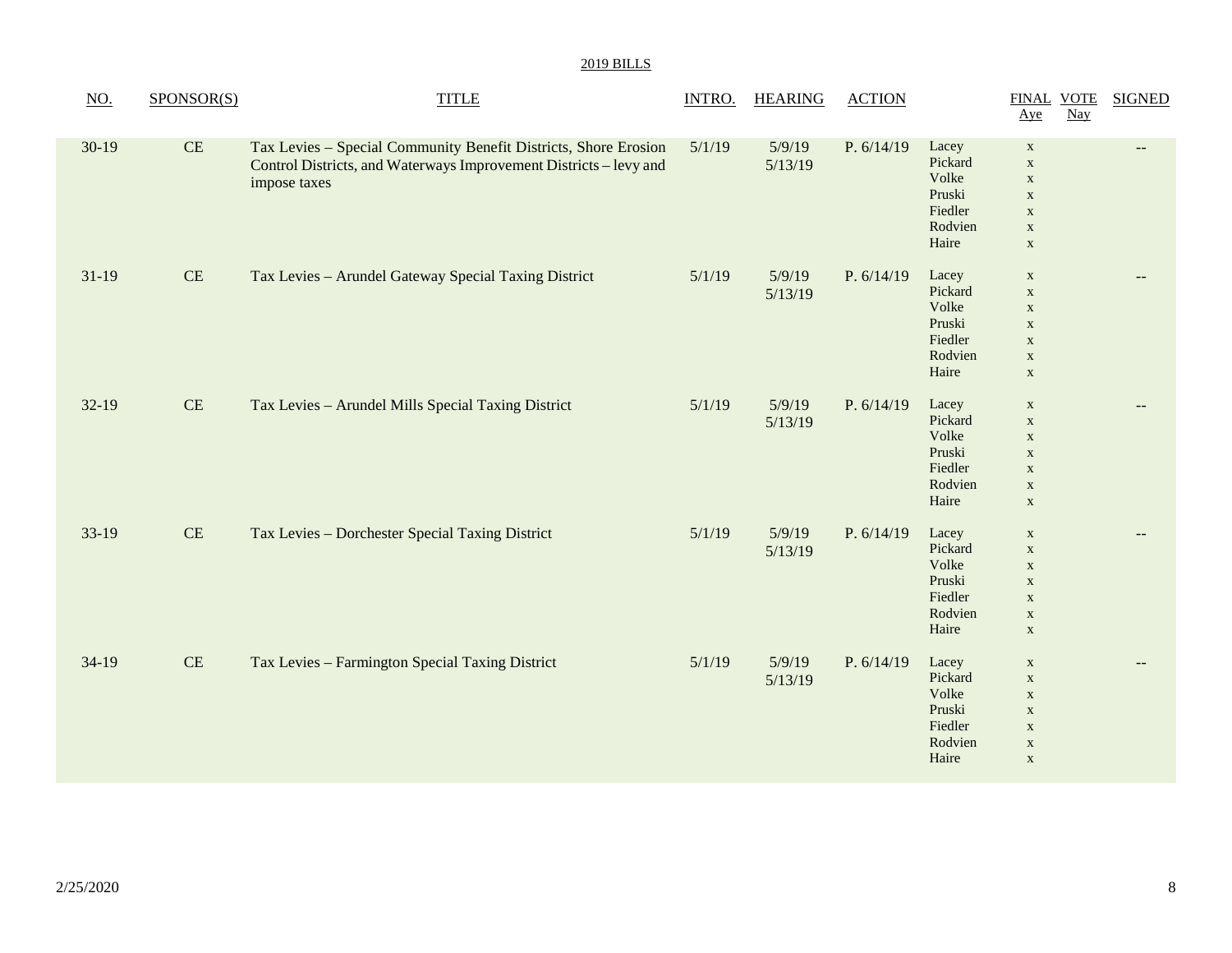| <b>2019 BILLS</b> |  |
|-------------------|--|
|                   |  |

| $\underline{NO}$ . | SPONSOR(S) | <b>TITLE</b>                                                                                                                                              | <b>INTRO.</b> | <b>HEARING</b>    | <b>ACTION</b> |                                                                    | <b>FINAL VOTE</b><br>Aye                                                                              | $\frac{Nay}{x}$                           | <b>SIGNED</b> |
|--------------------|------------|-----------------------------------------------------------------------------------------------------------------------------------------------------------|---------------|-------------------|---------------|--------------------------------------------------------------------|-------------------------------------------------------------------------------------------------------|-------------------------------------------|---------------|
| $35-19$            | CE         | Tax Levies - National Business Park Special Taxing District                                                                                               | 5/1/19        | 5/9/19<br>5/13/19 | P. 6/14/19    | Lacey<br>Pickard<br>Volke<br>Pruski<br>Fiedler<br>Rodvien<br>Haire | $\mathbf X$<br>$\mathbf X$<br>$\mathbf X$<br>$\mathbf X$<br>$\mathbf X$<br>$\mathbf X$<br>$\mathbf X$ |                                           | $-$           |
| $36-19$            | $\rm CE$   | Tax Levies - National Business Park-North Special Taxing District                                                                                         | 5/1/19        | 5/9/19<br>5/13/19 | P. 6/14/19    | Lacey<br>Pickard<br>Volke<br>Pruski<br>Fiedler<br>Rodvien<br>Haire | $\mathbf X$<br>$\mathbf X$<br>$\mathbf X$<br>$\mathbf X$<br>$\mathbf X$<br>$\mathbf X$<br>$\mathbf X$ |                                           |               |
| $37-19$            | CE         | Tax Levies - Two Rivers Special Taxing District                                                                                                           | 5/1/19        | 5/9/19<br>5/13/19 | P. 6/14/19    | Lacey<br>Pickard<br>Volke<br>Pruski<br>Fiedler<br>Rodvien<br>Haire | $\mathbf X$<br>$\mathbf X$<br>$\mathbf X$<br>$\mathbf X$<br>$\mathbf X$<br>$\mathbf X$<br>$\mathbf X$ |                                           | $-$           |
| 38-19              | $\rm CE$   | Tax Levies - Village South at Waugh Chapel Special Taxing<br>District                                                                                     | 5/1/19        | 5/9/19<br>5/13/19 | P. 6/14/19    | Lacey<br>Pickard<br>Volke<br>Pruski<br>Fiedler<br>Rodvien<br>Haire | $\mathbf X$<br>$\mathbf X$<br>$\mathbf X$<br>$\mathbf X$<br>$\mathbf X$<br>$\mathbf X$<br>$\mathbf X$ |                                           | $-$           |
| 39-19              | $\rm CE$   | Public Works - Utilities - Environmental Protection Fee -<br>increases the environmental protection fee for water and<br>wastewater service<br>Article 13 | 5/1/19        | 5/9/19<br>5/13/19 | P. $6/14/19$  | Lacey<br>Pickard<br>Volke<br>Pruski<br>Fiedler<br>Rodvien<br>Haire | $\mathbf X$<br>$\mathbf X$<br>$\mathbf X$<br>$\mathbf X$                                              | $\mathbf X$<br>$\mathbf X$<br>$\mathbf X$ |               |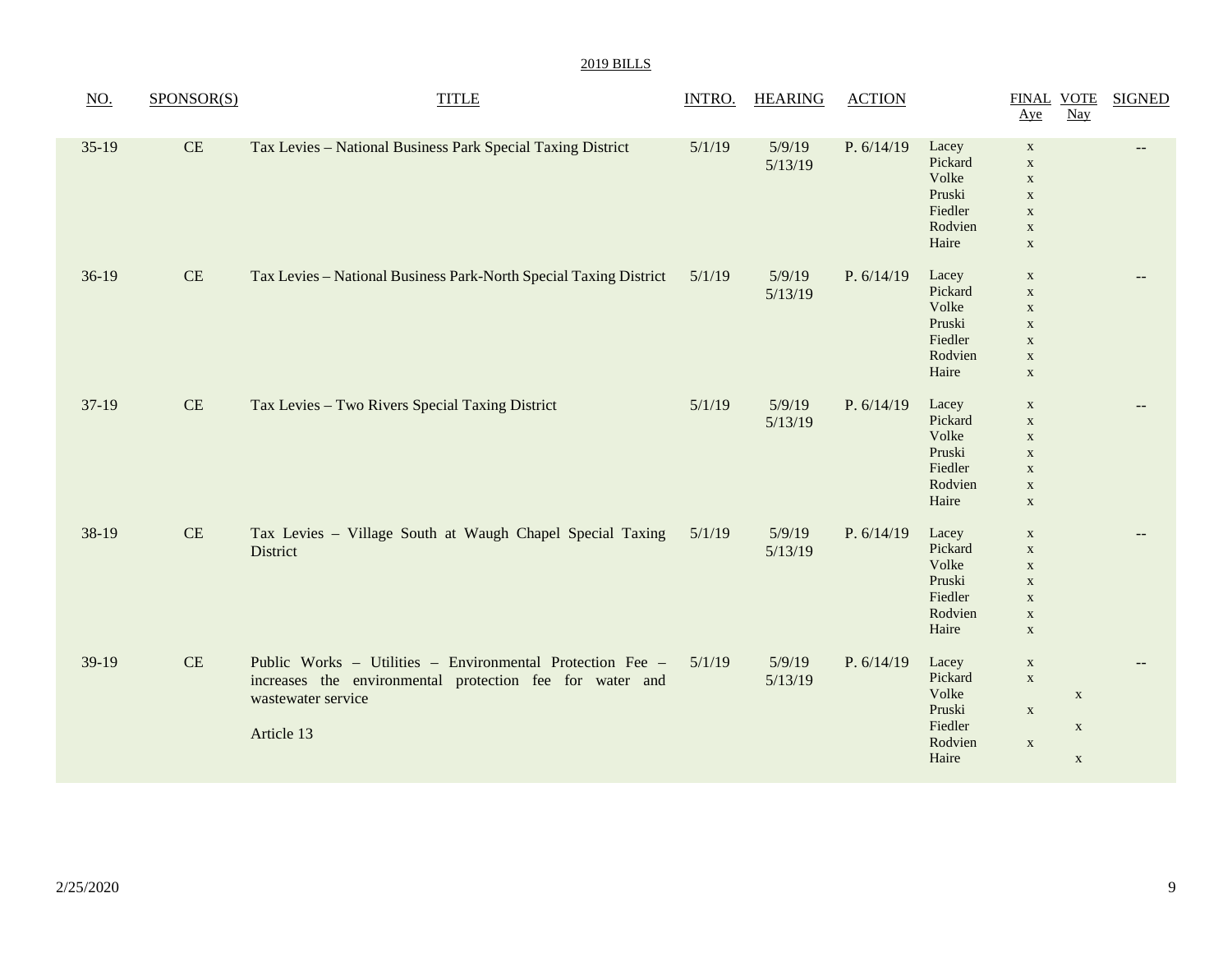| NO.       | SPONSOR(S) | <b>TITLE</b>                                                                                                                                                                                                                                                                                      | INTRO. | <b>HEARING</b>    | <b>ACTION</b> |                                                                    | <b>FINAL VOTE</b><br>Aye                                  | $\frac{Nay}{x}$                            | <b>SIGNED</b> |
|-----------|------------|---------------------------------------------------------------------------------------------------------------------------------------------------------------------------------------------------------------------------------------------------------------------------------------------------|--------|-------------------|---------------|--------------------------------------------------------------------|-----------------------------------------------------------|--------------------------------------------|---------------|
| $40-19$   | CE         | Public Works - Watershed Protection and Restoration Program -<br>Stormwater Remediation Fee – increase the stormwater<br>remediation fee<br>Article 13                                                                                                                                            | 5/1/19 | 5/9/19<br>5/13/19 | P. 6/14/19    | Lacey<br>Pickard<br>Volke<br>Pruski<br>Fiedler<br>Rodvien<br>Haire | $\mathbf X$<br>$\mathbf X$<br>$\mathbf X$<br>$\mathbf X$  | $\mathbf X$<br>$\mathbf X$<br>$\mathbf X$  |               |
| $41-19$   | CE         | Public Works - Utilities - Capital Facility Recoupment Charge and<br>Capital Facility Connection Charges – increase the capital facility<br>recoupment charge – increase the capital facility connection<br>charges for connections to the County's water and wastewater<br>systems<br>Article 13 | 5/1/19 | 5/9/19<br>5/13/19 | P. 6/14/19    | Lacey<br>Pickard<br>Volke<br>Pruski<br>Fiedler<br>Rodvien<br>Haire | $\mathbf{X}$<br>$\mathbf X$<br>$\mathbf X$<br>$\mathbf X$ | $\mathbf X$<br>$\mathbf X$<br>$\mathbf X$  |               |
| $42 - 19$ | CE         | Budget - Reserve Fund for Permanent Public Improvements -<br>establish and fund a Reserve Fund for Permanent Public<br>Improvements<br>Article 4                                                                                                                                                  | 5/1/19 | 5/9/19<br>5/13/19 | P. 6/14/19    | Lacey<br>Pickard<br>Volke<br>Pruski<br>Fiedler<br>Rodvien<br>Haire | $\mathbf X$<br>$\mathbf X$<br>$\mathbf{X}$<br>$\mathbf X$ | $\mathbf X$<br>$\mathbf X$<br>$\mathbf X$  |               |
| $43-19$   | CE         | Finance, Taxation, and Budget - Admissions and Amusement Tax<br>- Movie Theaters - subjecting the admissions and amusement tax<br>to admission to movie theaters<br>Article 4                                                                                                                     | 5/1/19 | 5/9/19<br>5/13/19 | P. 6/14/19    | Lacey<br>Pickard<br>Volke<br>Pruski<br>Fiedler<br>Rodvien<br>Haire | $\mathbf X$<br>$\mathbf X$<br>$\mathbf X$<br>$\mathbf X$  | $\mathbf X$<br>$\mathbf{X}$<br>$\mathbf X$ |               |
| $44-19$   | CE         | Finance, Taxation, and Budget – Income Tax – increase the rate of<br>County income tax<br>Article 4                                                                                                                                                                                               | 5/1/19 | 5/9/19<br>5/13/19 | P. 6/14/19    | Lacey<br>Pickard<br>Volke<br>Pruski<br>Fiedler<br>Rodvien<br>Haire | $\mathbf X$<br>$\mathbf X$<br>$\mathbf X$<br>$\mathbf{X}$ | $\mathbf{X}$<br>$\mathbf X$<br>$\mathbf X$ |               |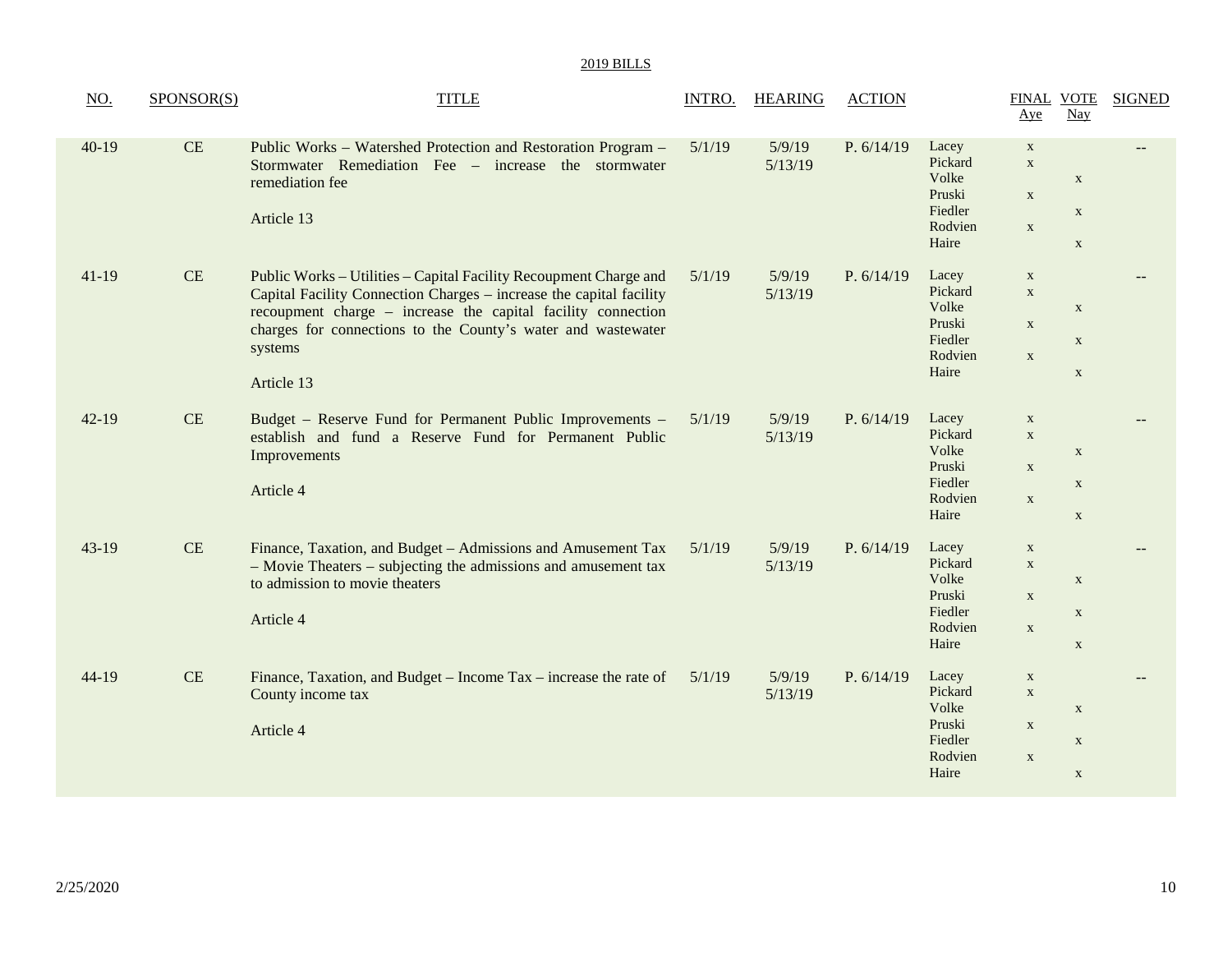| NO.     | SPONSOR(S) | <b>TITLE</b>                                                                                                                                                                                                                                                                                                             | INTRO.  | <b>HEARING</b>    | <b>ACTION</b>         |                                                                    | <b>FINAL VOTE</b><br>Aye                                                                              | Nay                                                           | <b>SIGNED</b> |
|---------|------------|--------------------------------------------------------------------------------------------------------------------------------------------------------------------------------------------------------------------------------------------------------------------------------------------------------------------------|---------|-------------------|-----------------------|--------------------------------------------------------------------|-------------------------------------------------------------------------------------------------------|---------------------------------------------------------------|---------------|
| $45-19$ | CE         | Property Tax and Semiannual Payment Service Charge – real<br>property (County, Annapolis, Highland Beach); personal property<br>(County, Annapolis, Highland Beach); semiannual payment for<br>taxes & other charges                                                                                                     | 5/1/19  | 5/9/19<br>5/13/19 | P. 6/14/19            | Lacey<br>Pickard<br>Volke<br>Pruski<br>Fiedler<br>Rodvien<br>Haire | $\mathbf{X}$<br>$\mathbf X$<br>$\mathbf X$<br>$\mathbf X$                                             | $\mathbf X$<br>$\mathbf X$<br>$\mathbf X$                     |               |
| $46-19$ | Volke      | Special Community Benefit Districts – Cap on Tax Levy – limits a<br>special community benefit assessment – requires approval by a<br>majority of property owners for a proposed increase in a tax rate<br>that exceeds 50% of the tax levy for the prior fiscal year<br>Article 4<br>(Expires 8/9/19)<br><b>DEFEATED</b> | 5/6/19  | 6/3/19            | Amended &<br>Defeated | Lacey<br>Pickard<br>Volke<br>Pruski<br>Fiedler<br>Rodvien<br>Haire | $\mathbf X$<br>$\mathbf{X}$                                                                           | X<br>$\mathbf X$<br>$\mathbf X$<br>$\mathbf X$<br>$\mathbf X$ |               |
| $47-19$ | CE         | Finance, Taxation, and Budget - Stormwater Management Credit -<br>transfers certain duties to the Department of Public Works<br>Article 4<br>(Expires 8/23/19)<br><b>EFFECTIVE 8/2/19</b>                                                                                                                                | 5/20/19 | 6/17/19           | P. $6/17/19$          | Lacey<br>Pickard<br>Volke<br>Pruski<br>Fiedler<br>Rodvien<br>Haire | $\mathbf X$<br>$\mathbf X$<br>$\mathbf X$<br>$\mathbf X$<br>$\mathbf X$<br>$\mathbf X$<br>$\mathbf X$ |                                                               | 6/18/19       |
| $48-19$ | CE         | Planning and Development – amends the 2017 Master Plan for<br>Water Supply and Sewerage Systems<br>(Expires 8/23/19)<br><b>EFFECTIVE 8/2/19</b>                                                                                                                                                                          | 5/20/19 | 6/17/19           | P. $6/17/19$          | Lacey<br>Pickard<br>Volke<br>Pruski<br>Fiedler<br>Rodvien<br>Haire | $\mathbf X$<br>$\mathbf X$<br>$\mathbf X$<br>$\mathbf X$<br>$\mathbf X$<br>$\mathbf X$<br>$\mathbf X$ |                                                               | 6/18/19       |
| $49-19$ | CE         | Subdivision and Development – Community Meetings – Notice –<br>requires community meetings for subsequent revisions to certain<br>plans - adds the County Executive to list to receive notice of<br>community meetings<br>Article 17<br>(Expires 8/23/19)                                                                | 5/20/19 | 6/17/19           | P. 6/17/19            | Lacey<br>Pickard<br>Volke<br>Pruski<br>Fiedler<br>Rodvien<br>Haire | $\mathbf X$<br>$\mathbf X$<br>$\mathbf X$<br>$\mathbf X$<br>$\mathbf X$<br>$\mathbf X$<br>$\mathbf X$ |                                                               | 6/19/19       |
|         |            |                                                                                                                                                                                                                                                                                                                          |         |                   |                       |                                                                    |                                                                                                       |                                                               |               |

**EFFECTIVE 8/3/19**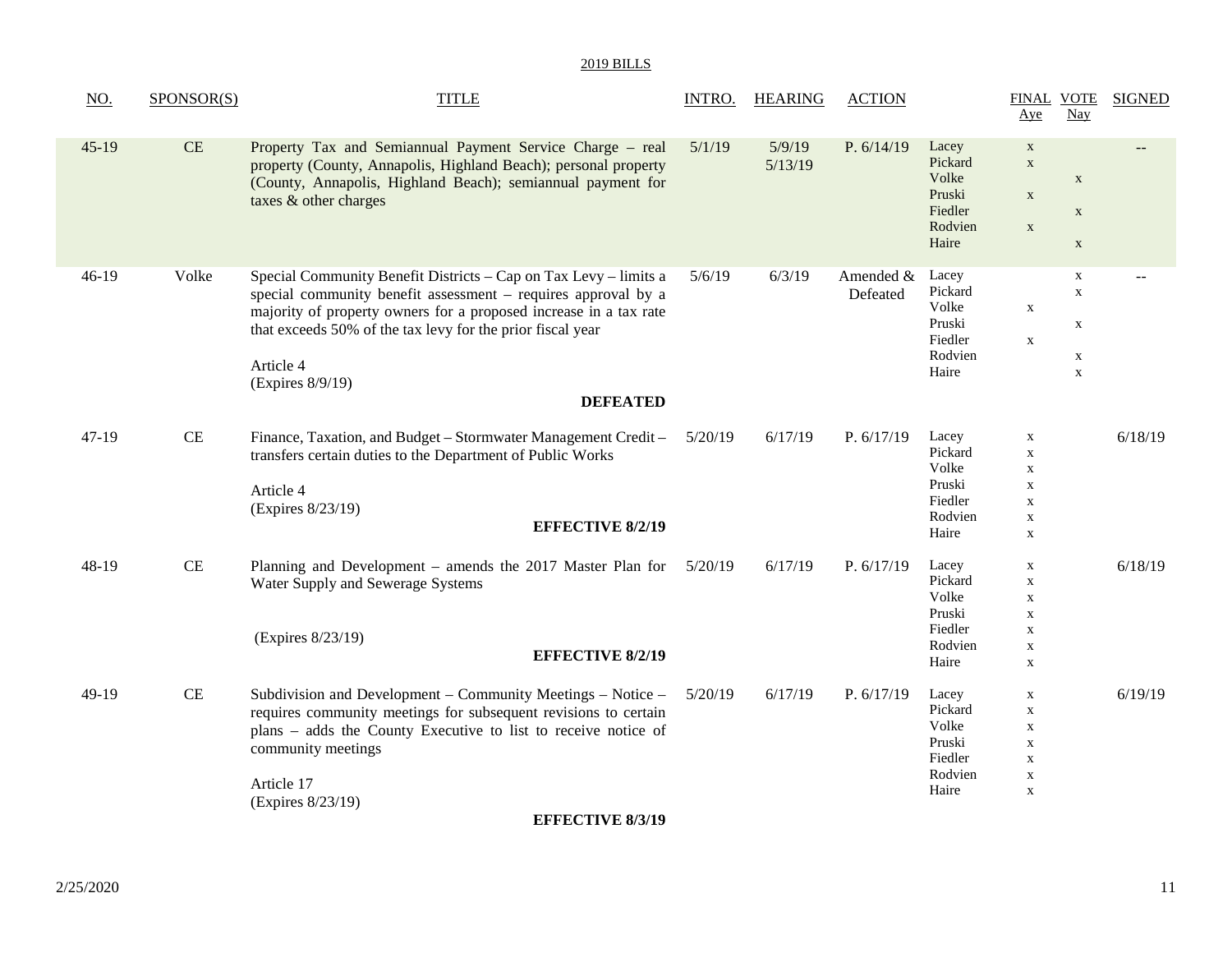| <u>NO.</u> | SPONSOR(S) | <b>TITLE</b>                                                                                                                                | <b>INTRO.</b> | <b>HEARING</b> | <b>ACTION</b> |                                     | Aye                        | FINAL VOTE<br><b>Nay</b> | <b>SIGNED</b> |
|------------|------------|---------------------------------------------------------------------------------------------------------------------------------------------|---------------|----------------|---------------|-------------------------------------|----------------------------|--------------------------|---------------|
| $50-19$    | Haire      | Zoning – Farm Breweries in Residential Districts – amends the<br>conditional use requirements to farm breweries - road access<br>Article 18 | 5/20/19       | 6/17/19        | Withdrawn     | Lacey<br>Pickard<br>Volke<br>Pruski |                            |                          |               |
|            |            | (Expires 8/23/19)                                                                                                                           |               |                |               | Fiedler<br>Rodvien                  |                            |                          |               |
|            |            | <b>WITHDRAWN</b>                                                                                                                            |               |                |               | Haire                               |                            |                          |               |
| 51-19      | <b>CE</b>  | Annual Bond Ordinance – authorizes the issuance, sale and                                                                                   | 6/3/19        | 7/1/19         | P. 7/15/19    | Lacey                               | $\mathbf X$                |                          | 7/25/19       |
|            |            | delivery of Anne Arundel County, Maryland general obligation                                                                                |               | 7/15/19        |               | Pickard<br>Volke                    | $\mathbf{X}$               |                          |               |
|            |            | bonds and bond anticipation notes for Fiscal Year 2020                                                                                      |               |                |               | Pruski                              | $\mathbf X$<br>$\mathbf X$ |                          |               |
|            |            |                                                                                                                                             |               |                |               | Fiedler                             | $\mathbf X$                |                          |               |
|            |            |                                                                                                                                             |               |                |               | Rodvien                             | $\mathbf X$                |                          |               |
|            |            | (Expires 9/6/19)                                                                                                                            |               |                |               | Haire                               | $\mathbf X$                |                          |               |
|            |            | <b>EFFECTIVE 9/8/19</b>                                                                                                                     |               |                |               |                                     |                            |                          |               |
| $52-19$    | <b>CE</b>  | <b>EMERGENCY ORDINANCE - Current Expense Budget - Board</b>                                                                                 | 6/3/19        | 6/17/19        | P. 6/17/19    | Lacey                               | $\mathbf x$                |                          | 6/18/19       |
|            |            | of Education - Supplementary Appropriation and Transfers of                                                                                 |               |                |               | Pickard                             | $\mathbf X$                |                          |               |
|            |            | Funds                                                                                                                                       |               |                |               | Volke                               | $\mathbf X$                |                          |               |
|            |            |                                                                                                                                             |               |                |               | Pruski                              | $\mathbf X$                |                          |               |
|            |            | <b>Expense Budget</b>                                                                                                                       |               |                |               | Fiedler                             | $\mathbf X$                |                          |               |
|            |            | (Expires 9/6/19)                                                                                                                            |               |                |               | Rodvien                             | $\mathbf X$                |                          |               |
|            |            | <b>EFFECTIVE 6/18/19</b>                                                                                                                    |               |                |               | Haire                               | $\mathbf{X}$               |                          |               |
| 53-19      | CE         | EMERGENCY ORDINANCE - Current Expense Budget - Fourth                                                                                       | 6/3/19        | 6/17/19        | Amended &     | Lacey                               | $\mathbf X$                |                          | 6/18/19       |
|            |            | Quarter Fund Transfer and Supplementary Appropriations                                                                                      |               |                | P. 6/17/19    | Pickard                             | $\boldsymbol{\mathrm{X}}$  |                          |               |
|            |            |                                                                                                                                             |               |                |               | Volke                               | $\mathbf X$                |                          |               |
|            |            |                                                                                                                                             |               |                |               | Pruski                              | $\mathbf X$                |                          |               |
|            |            | <b>Expense Budget</b>                                                                                                                       |               |                |               | Fiedler                             | $\boldsymbol{\mathrm{X}}$  |                          |               |
|            |            | (Expires 9/6/19)                                                                                                                            |               |                |               | Rodvien                             | $\mathbf X$                |                          |               |
|            |            | <b>EFFECTIVE 6/18/19</b>                                                                                                                    |               |                |               | Haire                               | $\boldsymbol{\mathrm{X}}$  |                          |               |
|            |            |                                                                                                                                             |               |                |               |                                     |                            |                          |               |
| 54-19      | <b>CE</b>  | Zoning - Workforce Housing - add as a conditional use in certain                                                                            | 6/3/19        | 7/1/19         | Amended &     | Lacey<br>Pickard                    | $\mathbf X$                |                          | 7/9/19        |
|            |            | residential, commercial, industrial, and mixed use districts                                                                                |               |                | P. 7/1/19     | Volke                               | $\mathbf X$                | $\mathbf X$              |               |
|            | Pruski     |                                                                                                                                             |               |                |               | Pruski                              | $\mathbf X$                |                          |               |
|            | Pickard    |                                                                                                                                             |               |                |               | Fiedler                             |                            | $\mathbf X$              |               |
|            | Rodvien    | Article 18                                                                                                                                  |               |                |               | Rodvien                             | $\mathbf{X}$               |                          |               |
|            | Lacey      | (Expires 9/6/19)                                                                                                                            |               |                |               | Haire                               |                            | $\mathbf X$              |               |
|            |            | <b>EFFECTIVE 8/23/19</b>                                                                                                                    |               |                |               |                                     |                            |                          |               |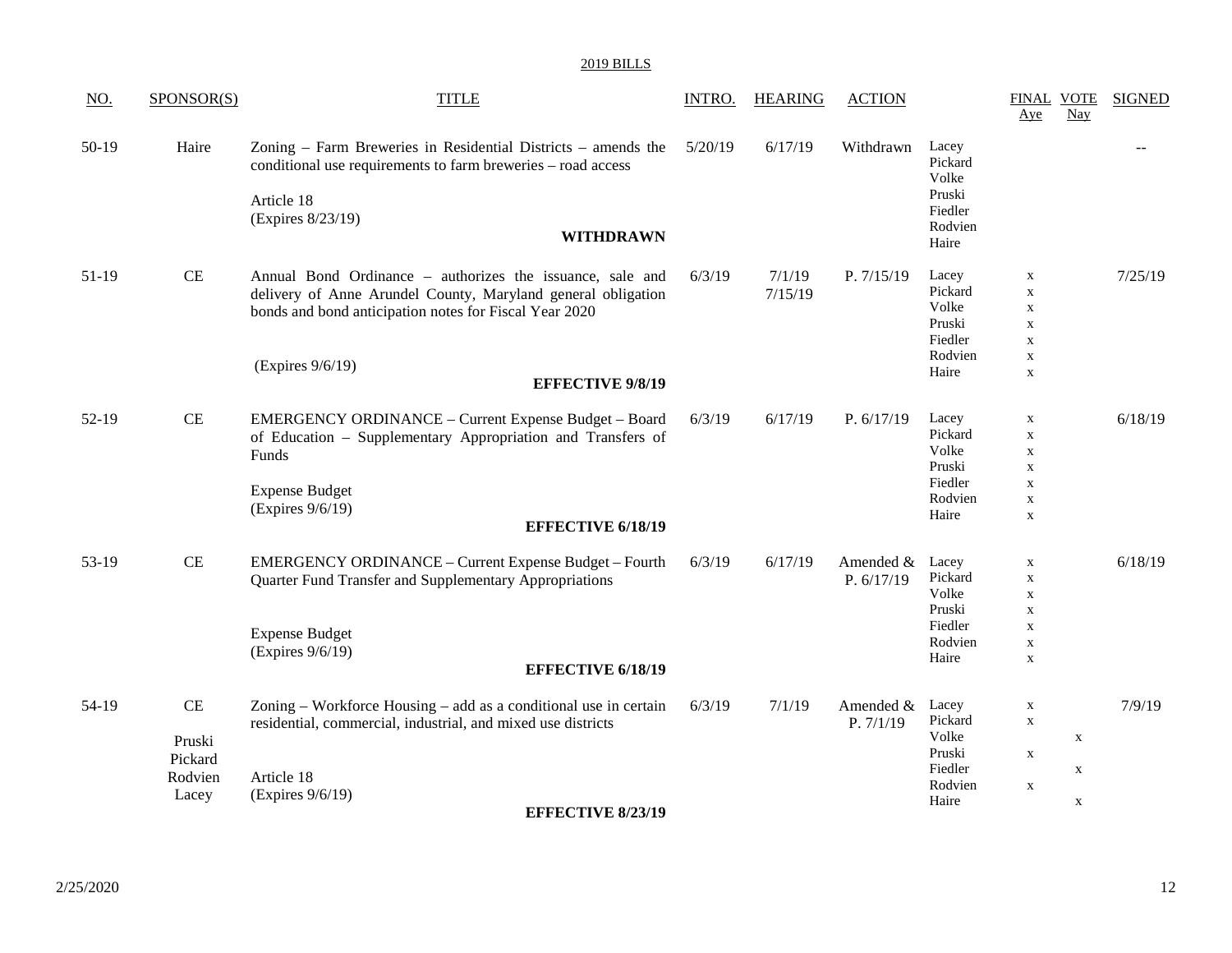| NO.   | SPONSOR(S)                                  | <b>TITLE</b>                                                                                                                                                                                                                                                                                                                                                                                                                                                     | INTRO.  | <b>HEARING</b>               | <b>ACTION</b>             |                                                                    | <b>FINAL VOTE</b><br>Aye                                                                              | Nay                                       | <b>SIGNED</b> |
|-------|---------------------------------------------|------------------------------------------------------------------------------------------------------------------------------------------------------------------------------------------------------------------------------------------------------------------------------------------------------------------------------------------------------------------------------------------------------------------------------------------------------------------|---------|------------------------------|---------------------------|--------------------------------------------------------------------|-------------------------------------------------------------------------------------------------------|-------------------------------------------|---------------|
| 55-19 | CE<br>Lacey<br>Pruski<br>Pickard<br>Rodvien | Fair Housing – establishes laws to prevent discriminatory housing<br>practices in the County<br>Article 1<br>(Expires 9/6/19)<br><b>EFFECTIVE 10/27/19</b>                                                                                                                                                                                                                                                                                                       | 6/3/19  | 7/1/19<br>9/3/19             | P. 9/3/19                 | Lacey<br>Pickard<br>Volke<br>Pruski<br>Fiedler<br>Rodvien<br>Haire | $\mathbf X$<br>$\mathbf X$<br>$\mathbf X$<br>$\mathbf x$                                              | X<br>$\mathbf X$<br>$\mathbf X$           | 9/12/19       |
| 56-19 | $\!$ $\!$ $\!$                              | Purchasing - Project Labor Agreements - allows clauses in<br>procurement contracts related to project labor agreements<br>Article 8<br>(Expires 9/20/19)<br><b>EFFECTIVE 9/8/19</b>                                                                                                                                                                                                                                                                              | 6/17/19 | 7/15/19                      | Amended $&$<br>P. 7/15/19 | Lacey<br>Pickard<br>Volke<br>Pruski<br>Fiedler<br>Rodvien<br>Haire | $\mathbf X$<br>$\mathbf X$<br>$\mathbf X$<br>$\mathbf X$                                              | $\mathbf X$<br>$\mathbf X$<br>$\mathbf X$ | 7/25/19       |
| 57-19 | CE<br>Lacey                                 | Human Relations Commission - establishes the Anne Arundel<br>County Human Relations Commission - designates a Human<br>Relations Officer - provides for the purpose, composition, term and<br>compensation of members, meeting standards, and powers and<br>duties of the Commission - allows the Commission authority to<br>enforce Code provisions relating to discrimination in housing -<br>establishes procedures before the Commission<br>Articles 1 and 3 | 6/17/19 | 7/15/19<br>9/3/19            | P. 9/3/19                 | Lacey<br>Pickard<br>Volke<br>Pruski<br>Fiedler<br>Rodvien<br>Haire | $\mathbf X$<br>$\mathbf X$<br>$\mathbf x$<br>X                                                        | $\mathbf X$<br>$\mathbf X$<br>$\mathbf X$ | 9/12/19       |
|       |                                             | (Expires 9/20/19)<br><b>EFFECTIVE 10/27/19</b>                                                                                                                                                                                                                                                                                                                                                                                                                   |         |                              |                           |                                                                    |                                                                                                       |                                           |               |
| 58-19 | CE                                          | Personnel – Classified Service; Exempt Service (FY20 "Pay Bill")<br>Article 6<br>(Expires 9/20/19)<br><b>EFFECTIVE 9/8/19</b>                                                                                                                                                                                                                                                                                                                                    | 6/17/19 | 7/15/19                      | Amended &<br>P. 7/15/19   | Lacey<br>Pickard<br>Volke<br>Pruski<br>Fiedler<br>Rodvien<br>Haire | $\mathbf X$<br>$\mathbf X$<br>$\mathbf X$<br>$\mathbf X$<br>$\mathbf X$<br>$\mathbf X$<br>$\mathbf X$ |                                           | 7/25/19       |
| 59-19 | Fiedler<br>Pickard<br>Volke                 | Subdivision and Development – Notice Requirements – requires a<br>developer to send notice of certain approvals to interested parties<br>Article 17<br>(Expires 9/20/19)<br><b>EFFECTIVE 11/10/19</b>                                                                                                                                                                                                                                                            | 6/17/19 | 7/15/19<br>9/3/19<br>9/16/19 | P. 9/16/19                | Lacey<br>Pickard<br>Volke<br>Pruski<br>Fiedler<br>Rodvien<br>Haire | $\mathbf X$<br>$\mathbf X$<br>$\mathbf X$<br>$\mathbf X$<br>$\mathbf X$<br>$\mathbf X$<br>$\mathbf X$ |                                           | 9/26/19       |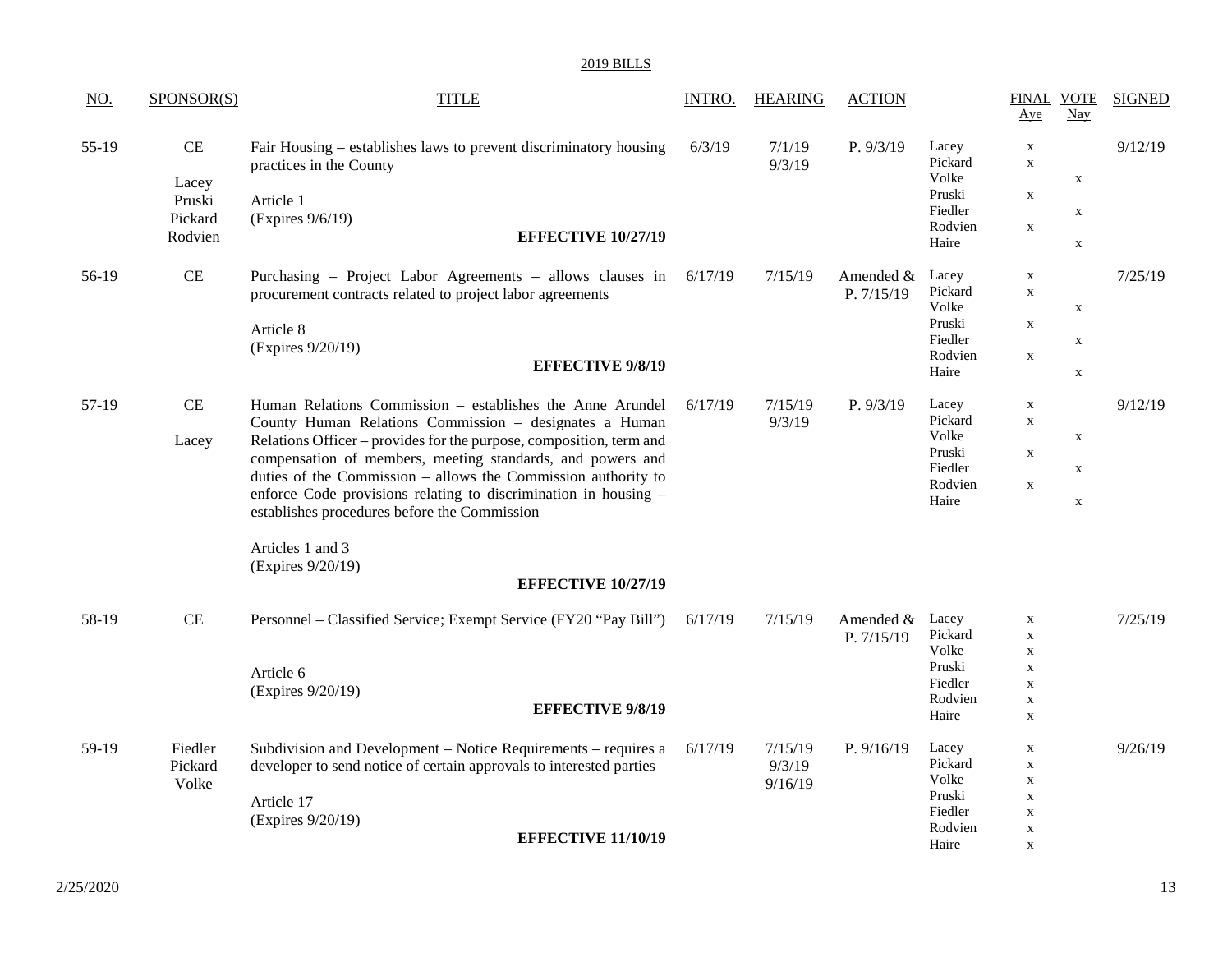| <u>NO.</u> | SPONSOR(S) | <b>TITLE</b>                                                                                                                                                                                                                                                        | INTRO.  | <b>HEARING</b> | <b>ACTION</b> |                                                                    | <b>FINAL VOTE</b><br>Aye                                                                               | <b>SIGNED</b><br>$\frac{\text{Nay}}{\text{day}}$ |
|------------|------------|---------------------------------------------------------------------------------------------------------------------------------------------------------------------------------------------------------------------------------------------------------------------|---------|----------------|---------------|--------------------------------------------------------------------|--------------------------------------------------------------------------------------------------------|--------------------------------------------------|
| $60-19$    | <b>CE</b>  | Personnel – Positions in the Classified Service – modifies titles and<br>adds new positions – adds a new pay at hire provision for certain<br>represented employees<br>Article 6                                                                                    | 7/1/19  | 9/3/19         | P. 9/3/19     | Lacey<br>Pickard<br>Volke<br>Pruski<br>Fiedler                     | $\mathbf X$<br>$\mathbf X$<br>$\mathbf X$<br>$\mathbf X$<br>$\mathbf X$                                | 9/10/19                                          |
|            |            | (Expires 10/4/19)<br><b>EFFECTIVE 10/25/19</b>                                                                                                                                                                                                                      |         |                |               | Rodvien<br>Haire                                                   | $\mathbf X$<br>$\mathbf X$                                                                             |                                                  |
| $61-19$    | <b>CE</b>  | Personnel – Exempt Service – adds new positions to the exempt<br>service and provides for the pay, pension and financial disclosure<br>requirements<br>Articles 6 & 7<br>(Expires 10/4/19)<br><b>EFFECTIVE 10/25/19</b>                                             | 7/1/19  | 9/3/19         | P. 9/3/19     | Lacey<br>Pickard<br>Volke<br>Pruski<br>Fiedler<br>Rodvien<br>Haire | $\mathbf X$<br>$\mathbf X$<br>$\mathbf X$<br>$\mathbf X$<br>$\mathbf X$<br>$\mathbf X$<br>$\mathbf X$  | 9/10/19                                          |
| $62-19$    | <b>CE</b>  | Zoning – revises the definition of "private club"<br>Article 18<br>(Expires 10/4/19)<br><b>EFFECTIVE 10/25/19</b>                                                                                                                                                   | 7/1/19  | 9/3/19         | P. 9/3/19     | Lacey<br>Pickard<br>Volke<br>Pruski<br>Fiedler<br>Rodvien<br>Haire | $\mathbf X$<br>$\mathbf X$<br>$\mathbf X$<br>$\mathbf X$<br>$\mathbf X$<br>$\mathbf X$<br>$\mathbf X$  | 9/10/19                                          |
| 63-19      | <b>CE</b>  | Snug Harbor Waterways Improvement District - Approval of Loan<br>and Assignment Agreement - requires the County to levy a<br>waterways improvement assessment on the Snug Harbor WID in<br>order to repay a loan<br>(Expires 10/18/19)<br><b>EFFECTIVE 10/25/19</b> | 7/15/19 | 9/3/19         | P. 9/3/19     | Lacey<br>Pickard<br>Volke<br>Pruski<br>Fiedler<br>Rodvien<br>Haire | $\mathbf{X}$<br>$\mathbf X$<br>$\mathbf X$<br>$\mathbf X$<br>$\mathbf X$<br>$\mathbf X$<br>$\mathbf X$ | 9/10/19                                          |
| 64-19      | Fiedler    | Personnel – Power and Duties of the Personnel Officer – requires<br>the Personnel Officer to prepare a quarterly report summarizing all<br>grievances and complaints filed by County employees<br>Article 6<br>(Expires 10/18/19)<br><b>EFFECTIVE 10/28/19</b>      | 7/15/19 | 9/3/19         | P. 9/3/19     | Lacey<br>Pickard<br>Volke<br>Pruski<br>Fiedler<br>Rodvien<br>Haire | $\mathbf X$<br>$\mathbf X$<br>$\mathbf X$<br>$\mathbf X$<br>$\mathbf X$<br>$\mathbf X$                 | 9/13/19<br>$\mathbf X$                           |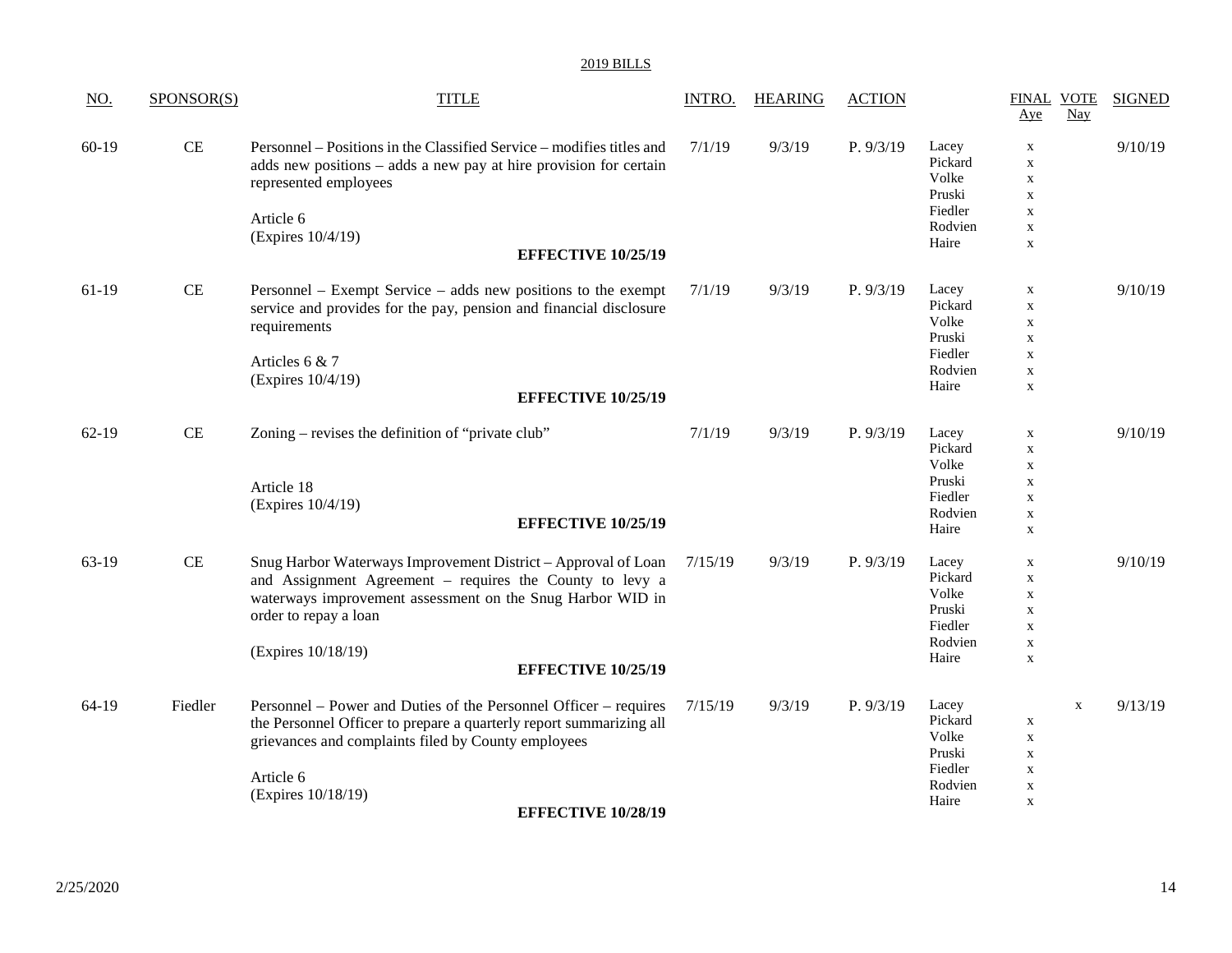| <u>NO.</u> | SPONSOR(S) | <b>TITLE</b>                                                                                                                                                  | <b>INTRO.</b> | <b>HEARING</b> | <b>ACTION</b> |                                     | <b>FINAL VOTE</b><br>Aye                  | Nay         | <b>SIGNED</b> |
|------------|------------|---------------------------------------------------------------------------------------------------------------------------------------------------------------|---------------|----------------|---------------|-------------------------------------|-------------------------------------------|-------------|---------------|
| $65-19$    | Lacey      | Zoning – allows commercial telecommunication facilities that are<br>antennas to be attached to structures under certain conditions in<br>mixed used districts | 7/15/19       | 9/3/19         | P. 9/3/19     | Lacey<br>Pickard<br>Volke<br>Pruski | $\mathbf X$<br>$\mathbf X$<br>$\mathbf x$ | $\mathbf X$ | 9/12/19       |
|            |            | Article 18                                                                                                                                                    |               |                |               | Fiedler                             | $\mathbf X$                               |             |               |
|            |            | (Expires 10/18/19)                                                                                                                                            |               |                |               | Rodvien                             | $\mathbf X$                               |             |               |
|            |            | <b>EFFECTIVE 10/27/19</b>                                                                                                                                     |               |                |               | Haire                               | $\mathbf X$                               |             |               |
| 66-19      | CE         | <b>EMERGENCY ORDINANCE - Idlewilde Shore Erosion Control</b>                                                                                                  | 9/3/19        | 10/7/19        | P. 10/7/19    | Lacey                               | $\mathbf X$                               |             | 10/8/19       |
|            |            | District – correct and modify FY20 tax levy                                                                                                                   |               |                |               | Pickard                             | $\mathbf X$                               |             |               |
|            | Haire      |                                                                                                                                                               |               |                |               | Volke<br>Pruski                     | $\mathbf X$<br>$\mathbf X$                |             |               |
|            |            | (Expires 12/7/19)                                                                                                                                             |               |                |               | Fiedler                             | $\mathbf X$                               |             |               |
|            |            |                                                                                                                                                               |               |                |               | Rodvien                             | $\mathbf X$                               |             |               |
|            |            | <b>EFFECTIVE 10/8/19</b>                                                                                                                                      |               |                |               | Haire                               | $\mathbf X$                               |             |               |
| 67-19      | $\rm CE$   | Payment in Lieu of Taxes - Homes on the Glen, Annapolis,                                                                                                      | 9/3/19        | 10/7/19        | Amended &     | Lacey                               | $\mathbf X$                               |             | 10/17/19      |
|            |            | Maryland - approves and authorizes a PILOT agreement between                                                                                                  |               |                | P. 10/7/19    | Pickard                             | $\mathbf X$                               |             |               |
|            |            | the County and Homes on the Glen LP                                                                                                                           |               |                |               | Volke<br>Pruski                     |                                           | $\mathbf X$ |               |
|            |            |                                                                                                                                                               |               |                |               | Fiedler                             | $\mathbf x$<br>$\mathbf X$                |             |               |
|            |            | (Expires 12/7/19)                                                                                                                                             |               |                |               | Rodvien                             | $\mathbf X$                               |             |               |
|            |            | <b>EFFECTIVE 12/1/19</b>                                                                                                                                      |               |                |               | Haire                               | $\mathbf X$                               |             |               |
| 68-19      | CE         | Subdivision and Development – Forest Conservation – amends the                                                                                                | 9/3/19        | 10/7/19        | P. 11/18/19   | Lacey                               | $\mathbf X$                               |             | 11/25/19      |
|            |            | County's forest conservation program - increases fees related to                                                                                              |               | 11/4/19        |               | Pickard                             | $\mathbf X$                               |             |               |
|            | Rodvien    | forest conservation and planting                                                                                                                              |               | 11/18/19       |               | Volke<br>Pruski                     | $\mathbf X$                               |             |               |
|            |            |                                                                                                                                                               |               |                |               | Fiedler                             | $\mathbf X$<br>$\mathbf X$                |             |               |
|            |            | Article 17                                                                                                                                                    |               |                |               | Rodvien                             | $\mathbf X$                               |             |               |
|            |            | (Expires 12/7/19)                                                                                                                                             |               |                |               | Haire                               | $\mathbf X$                               |             |               |
|            |            | <b>EFFECTIVE 1/9/20</b>                                                                                                                                       |               |                |               |                                     |                                           |             |               |
| 69-19      | $\rm CE$   | Personnel - Holidays and Miscellaneous Leave - removes "floater"                                                                                              | 9/3/19        | 10/7/19        | P. 10/7/19    | Lacey                               | $\mathbf X$                               |             | 10/8/19       |
|            |            | holidays – grants personal days                                                                                                                               |               |                |               | Pickard                             | $\mathbf X$                               |             |               |
|            |            |                                                                                                                                                               |               |                |               | Volke                               | $\mathbf X$                               |             |               |
|            |            | Article 6                                                                                                                                                     |               |                |               | Pruski                              | $\mathbf X$                               |             |               |
|            |            | (Expires 12/7/19)                                                                                                                                             |               |                |               | Fiedler                             | $\mathbf X$                               |             |               |
|            |            | <b>EFFECTIVE 11/22/19</b>                                                                                                                                     |               |                |               | Rodvien<br>Haire                    | $\mathbf X$<br>$\mathbf x$                |             |               |
|            |            |                                                                                                                                                               |               |                |               |                                     |                                           |             |               |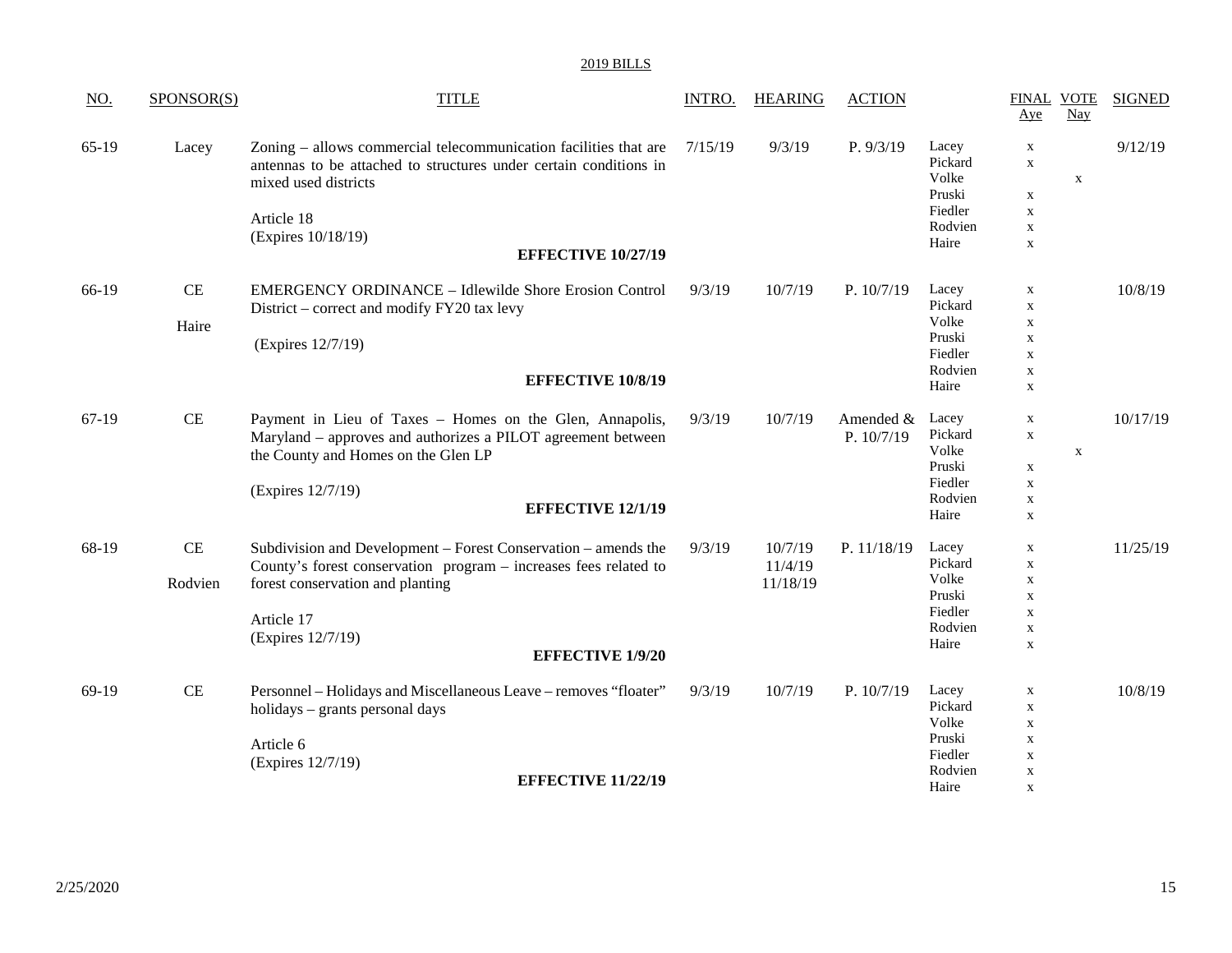| <u>NO.</u> | SPONSOR(S)                                   | <b>TITLE</b>                                                                                                                                                                                                                                                                                             | <b>INTRO.</b> | <b>HEARING</b>     | <b>ACTION</b> |                                                                    | <b>FINAL VOTE</b><br>Aye                                                                              | Nay | <b>SIGNED</b> |
|------------|----------------------------------------------|----------------------------------------------------------------------------------------------------------------------------------------------------------------------------------------------------------------------------------------------------------------------------------------------------------|---------------|--------------------|---------------|--------------------------------------------------------------------|-------------------------------------------------------------------------------------------------------|-----|---------------|
| 70-19      | CE                                           | Personnel – Disability Leave – expands the definitions of "child"<br>and "family member" – adds that disability leave may be used for<br>absences from work due to domestic violence, sexual assault, and<br>stalking – amends how disability leave is administered for exempt<br>employees<br>Article 6 | 9/3/19        | 10/7/19<br>11/4/19 | P. 11/4/19    | Lacey<br>Pickard<br>Volke<br>Pruski<br>Fiedler<br>Rodvien<br>Haire | $\mathbf X$<br>$\mathbf X$<br>$\mathbf X$<br>$\mathbf X$<br>$\mathbf X$<br>$\mathbf X$<br>$\mathbf X$ |     | 11/12/19      |
|            |                                              | (Expires 12/7/19)<br><b>EFFECTIVE 12/27/19</b>                                                                                                                                                                                                                                                           |               |                    |               |                                                                    |                                                                                                       |     |               |
| 71-19      | Pruski                                       | Public Works - Capital Facility Connection Charges - Nonprofit<br>Veterans and Military Service Organizations Exemption - repeals<br>sunset in Bill No. 109-15<br>Article 13<br>(Expires 12/7/19)<br><b>EFFECTIVE 11/28/19</b>                                                                           | 9/3/19        | 10/7/19            | P. 10/7/19    | Lacey<br>Pickard<br>Volke<br>Pruski<br>Fiedler<br>Rodvien<br>Haire | $\mathbf X$<br>$\mathbf X$<br>$\mathbf X$<br>$\mathbf X$<br>$\mathbf X$<br>$\mathbf X$<br>$\mathbf X$ |     | 10/14/19      |
| $72-19$    | $\!$ $\!$ $\!$                               | Current Expense Budget – Transfer of Funds and Supplementary<br>Appropriations-1Q                                                                                                                                                                                                                        | 9/16/19       | 10/21/19           | P. $10/21/19$ | Lacey<br>Pickard<br>Volke<br>Pruski                                | $\mathbf X$<br>$\mathbf X$<br>$\mathbf X$<br>$\mathbf X$                                              |     | 10/29/19      |
|            |                                              | <b>Current Expense Budget</b><br>(Expires 12/20/19)<br><b>EFFECTIVE 10/29/19</b>                                                                                                                                                                                                                         |               |                    |               | Fiedler<br>Rodvien<br>Haire                                        | $\mathbf X$<br>$\mathbf X$<br>$\mathbf X$                                                             |     |               |
| 73-19      | CE                                           | Purchasing – Acquisition of Real Property by Gift – approves a gift<br>of real property from Crofton Commerce Centre Limited<br>Partnership                                                                                                                                                              | 9/16/19       | 10/21/19           | P. $10/21/19$ | Lacey<br>Pickard<br>Volke<br>Pruski                                | $\mathbf X$<br>$\mathbf X$<br>$\mathbf X$<br>$\mathbf X$                                              |     | 10/29/19      |
|            |                                              | (Expires 12/20/19)<br><b>EFFECTIVE 12/13/19</b>                                                                                                                                                                                                                                                          |               |                    |               | Fiedler<br>Rodvien<br>Haire                                        | $\mathbf X$<br>$\mathbf X$<br>$\mathbf X$                                                             |     |               |
| 74-19      | $\!$ $\!$ $\!$<br>Pruski<br>Lacey<br>Pickard | Subdivision and Development - Adequate Public Facilities -<br>Public Schools – amends sunset provisions to remove January 1,<br>2020 termination dates from Bill No. 92-17 and Bill No. 15-18.<br>(Expires 12/20/19)<br><b>EFFECTIVE 12/13/19</b>                                                        | 9/16/19       | 10/21/19           | P. $10/21/19$ | Lacey<br>Pickard<br>Volke<br>Pruski<br>Fiedler<br>Rodvien<br>Haire | X<br>$\mathbf X$<br>$\mathbf X$<br>$\mathbf X$<br>$\mathbf X$<br>$\mathbf X$<br>$\mathbf X$           |     | 10/29/19      |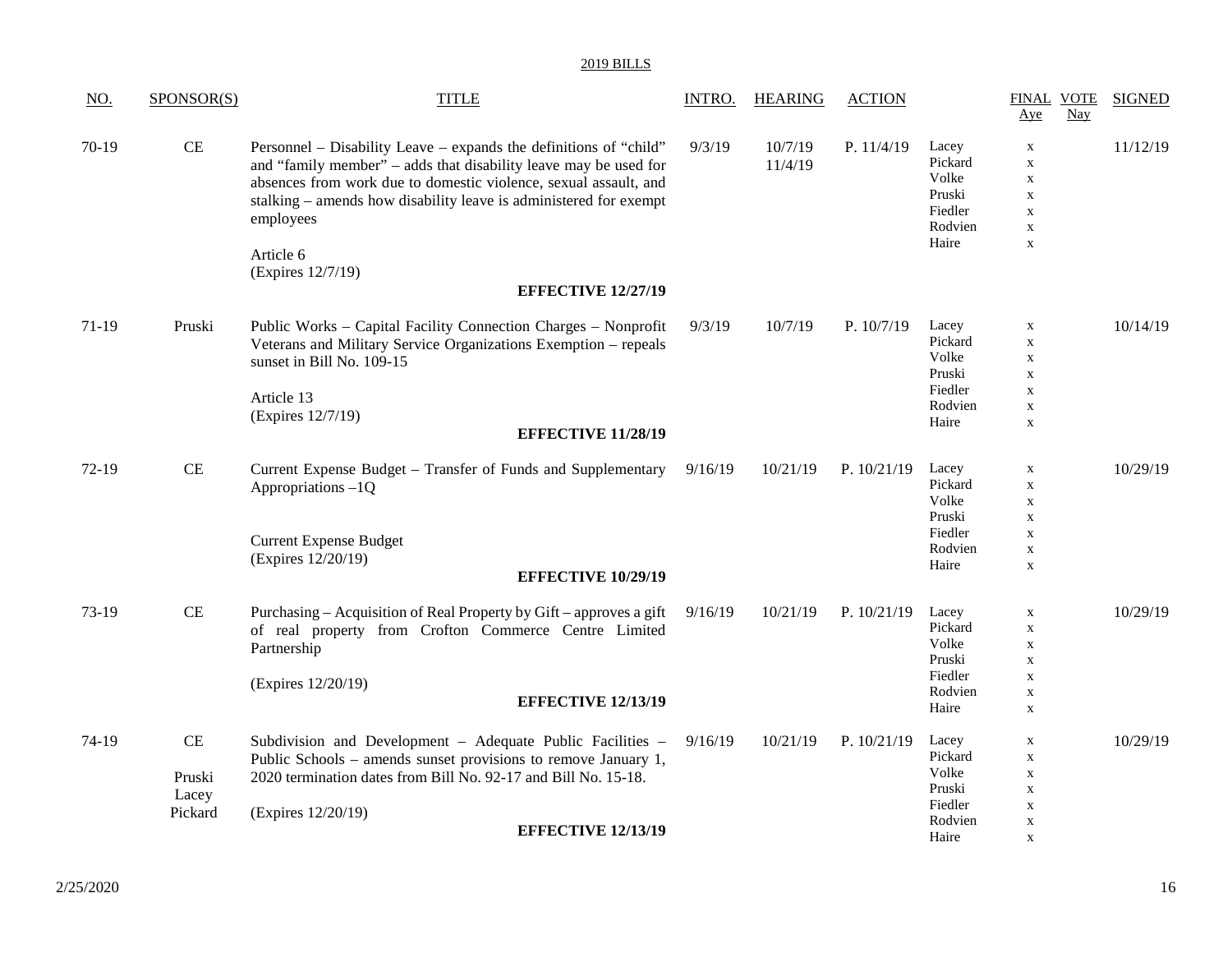| $\underline{NO}$ . | SPONSOR(S) | <b>TITLE</b>                                                          | INTRO.  | <b>HEARING</b> | <b>ACTION</b> |                  | <b>FINAL VOTE</b><br>Aye | <b>Nay</b>  | <b>SIGNED</b> |
|--------------------|------------|-----------------------------------------------------------------------|---------|----------------|---------------|------------------|--------------------------|-------------|---------------|
| 75-19              | <b>CE</b>  | Purchasing and Zoning – Small Cell Systems – exempts leases of        | 9/16/19 | 10/21/19       | P. $10/21/19$ | Lacey            | X                        |             | 10/29/19      |
|                    |            | three years or more for small cell systems from the need for          |         |                |               | Pickard          | $\mathbf X$              |             |               |
|                    |            | approval by ordinance of the County Council – amends zoning           |         |                |               | Volke            | $\mathbf X$              |             |               |
|                    |            | definitions related to small cell systems                             |         |                |               | Pruski           | $\mathbf X$              |             |               |
|                    |            |                                                                       |         |                |               | Fiedler          | $\mathbf X$              |             |               |
|                    |            | Articles 8 and 18                                                     |         |                |               | Rodvien<br>Haire | $\mathbf X$              |             |               |
|                    |            | (Expires 12/20/19)                                                    |         |                |               |                  | $\mathbf X$              |             |               |
|                    |            | <b>EFFECTIVE 12/13/19</b>                                             |         |                |               |                  |                          |             |               |
| 76-19              | <b>CE</b>  | Public Works and Zoning – Small Cell Systems – adds and amends        | 9/16/19 | 10/21/19       | P. 11/4/19    | Lacey            | $\mathbf X$              |             | 11/12/19      |
|                    |            | definitions – amends laws and regulations that apply to small cell    |         |                |               | Pickard          | $\mathbf X$              |             |               |
|                    |            | systems in County rights-of-way – requires certificates of use for    |         |                |               | Volke            |                          | $\mathbf X$ |               |
|                    |            | small cell systems - adds permit fees for small cell systems - allows |         |                |               | Pruski           | $\mathbf X$              |             |               |
|                    |            | small cell systems as a conditional use in certain zoning districts - |         |                |               | Fiedler          | $\mathbf X$              |             |               |
|                    |            | establishes the conditional use requirements for a small cell system  |         |                |               | Rodvien          | $\mathbf X$              |             |               |
|                    |            |                                                                       |         |                |               | Haire            | $\mathbf X$              |             |               |
|                    |            | Articles 13 and 18<br>(Expires 12/20/19)                              |         |                |               |                  |                          |             |               |
|                    |            | <b>EFFECTIVE 12/27/19</b>                                             |         |                |               |                  |                          |             |               |
| 77-19              | Pickard    | Zoning - Automobile, Truck, and Recreational Vehicle Sales -          | 9/16/19 | 10/21/19       | P. 11/4/19    | Lacey            | $\mathbf X$              |             | 11/12/19      |
|                    |            | amends the conditional use requirements to the use on lots of at      |         |                |               | Pickard          | $\mathbf X$              |             |               |
|                    |            | least one acre when vehicular access is provided to at least two      |         |                |               | Volke            | $\mathbf X$              |             |               |
|                    |            | arterial roads – exempts the use from a certain storage requirement   |         |                |               | Pruski           | $\mathbf X$              |             |               |
|                    |            |                                                                       |         |                |               | Fiedler          | $\mathbf X$              |             |               |
|                    |            | Article 18                                                            |         |                |               | Rodvien          | $\mathbf X$              |             |               |
|                    |            | (Expires 12/20/19)                                                    |         |                |               | Haire            | $\mathbf X$              |             |               |
|                    |            | <b>EFFECTIVE 12/27/19</b>                                             |         |                |               |                  |                          |             |               |
| 78-19              | Pruski     | Public Works - Roads - Traffic Control Signal Monitoring Systems      | 9/16/19 | 10/21/19       | P. 11/4/19    | Lacey            | $\mathbf X$              |             | 11/12/19      |
|                    | Lacey      | - repeals the limitation on the installation and use of "red-light"   |         |                |               | Pickard          | $\mathbf X$              |             |               |
|                    |            | cameras" in the County                                                |         |                |               | Volke            | $\mathbf X$              |             |               |
|                    |            |                                                                       |         |                |               | Pruski           | $\mathbf X$              |             |               |
|                    |            | Article 13                                                            |         |                |               | Fiedler          | $\mathbf X$              |             |               |
|                    |            | (Expires 12/20/19)                                                    |         |                |               | Rodvien          | $\mathbf X$              |             |               |
|                    |            | <b>EFFECTIVE 12/27/19</b>                                             |         |                |               | Haire            | $\mathbf X$              |             |               |
|                    |            |                                                                       |         |                |               |                  |                          |             |               |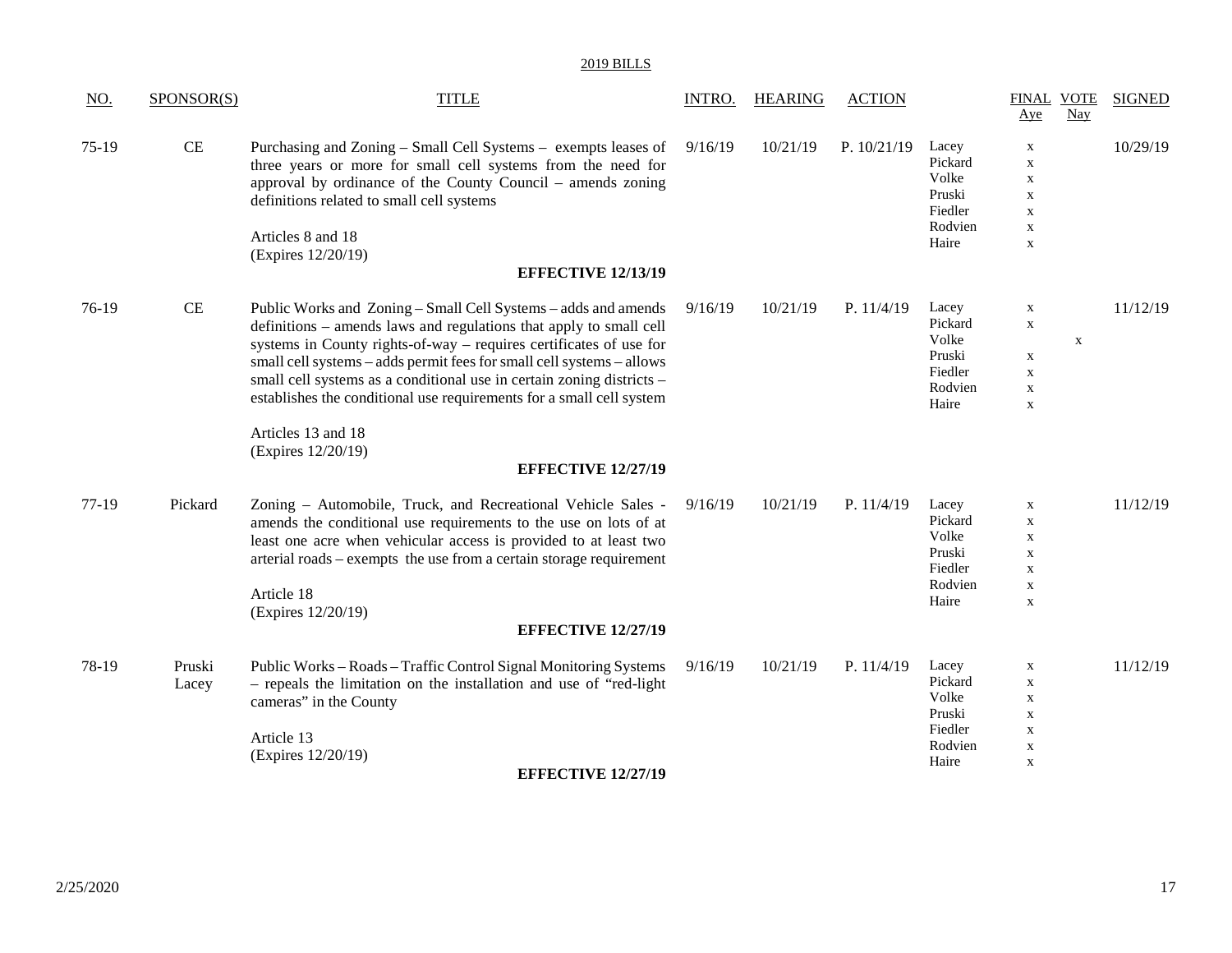| <u>NO.</u> | SPONSOR(S) | <b>TITLE</b>                                                                                                                                                                                                                                                                                                                                           | INTRO.   | <b>HEARING</b> | <b>ACTION</b> |                                                                    | <b>FINAL VOTE</b><br>Aye                                                                    | Nay         | <b>SIGNED</b> |
|------------|------------|--------------------------------------------------------------------------------------------------------------------------------------------------------------------------------------------------------------------------------------------------------------------------------------------------------------------------------------------------------|----------|----------------|---------------|--------------------------------------------------------------------|---------------------------------------------------------------------------------------------|-------------|---------------|
| 79-19      | CE         | Current Expense Budget - Supplementary Appropriation - South<br>River Manor Special Community Benefit District                                                                                                                                                                                                                                         | 10/7/19  | 11/4/19        | P. 11/4/19    | Lacey<br>Pickard<br>Volke<br>Pruski                                | X<br>$\mathbf X$<br>$\mathbf X$<br>$\mathbf X$                                              |             | 11/12/19      |
|            |            | (Expires 1/10/20)<br><b>EFFECTIVE 11/12/19</b>                                                                                                                                                                                                                                                                                                         |          |                |               | Fiedler<br>Rodvien<br>Haire                                        | $\mathbf X$<br>$\mathbf X$<br>$\mathbf X$                                                   |             |               |
| 80-19      | <b>CE</b>  | Finance, Taxation, and Budget – Real Property Taxes – Clean<br>Energy Loan Program – removes a size limit on energy projects<br>eligible for financing through the Clean Energy Loan Program -<br>amends eligibility requirements to require a property owner<br>demonstrate savings<br>Article 4<br>(Expires $1/10/20$ )<br><b>EFFECTIVE 12/28/19</b> | 10/7/19  | 11/4/19        | P. 11/4/19    | Lacey<br>Pickard<br>Volke<br>Pruski<br>Fiedler<br>Rodvien<br>Haire | X<br>$\mathbf X$<br>$\mathbf X$<br>$\mathbf X$<br>$\mathbf X$<br>$\mathbf X$                | $\mathbf X$ | 11/13/19      |
| 81-19      | CE         | Subdivision and Development – Adequate Public School Facilities<br>- School Utilization Chart - approves the 2021 School Utilization<br>Chart<br>(Expires 1/24/20)<br><b>WITHDRAWN</b>                                                                                                                                                                 | 10/21/19 | 11/18/19       | Withdrawn     | Lacey<br>Pickard<br>Volke<br>Pruski<br>Fiedler<br>Rodvien<br>Haire |                                                                                             |             |               |
| 82-19      | CE         | Mil-Bur Special Community Benefit District - amends the<br>purposes of the Mil-Bur Special Community Benefit District<br>Article 4<br>(Expires 2/7/20)<br><b>EFFECTIVE 1/24/20</b>                                                                                                                                                                     | 11/4/19  | 12/2/19        | P. $12/2/19$  | Lacey<br>Pickard<br>Volke<br>Pruski<br>Fiedler<br>Rodvien<br>Haire | X<br>$\mathbf X$<br>$\mathbf X$<br>$\mathbf X$<br>$\mathbf X$<br>$\mathbf X$<br>$\mathbf X$ |             | 12/10/19      |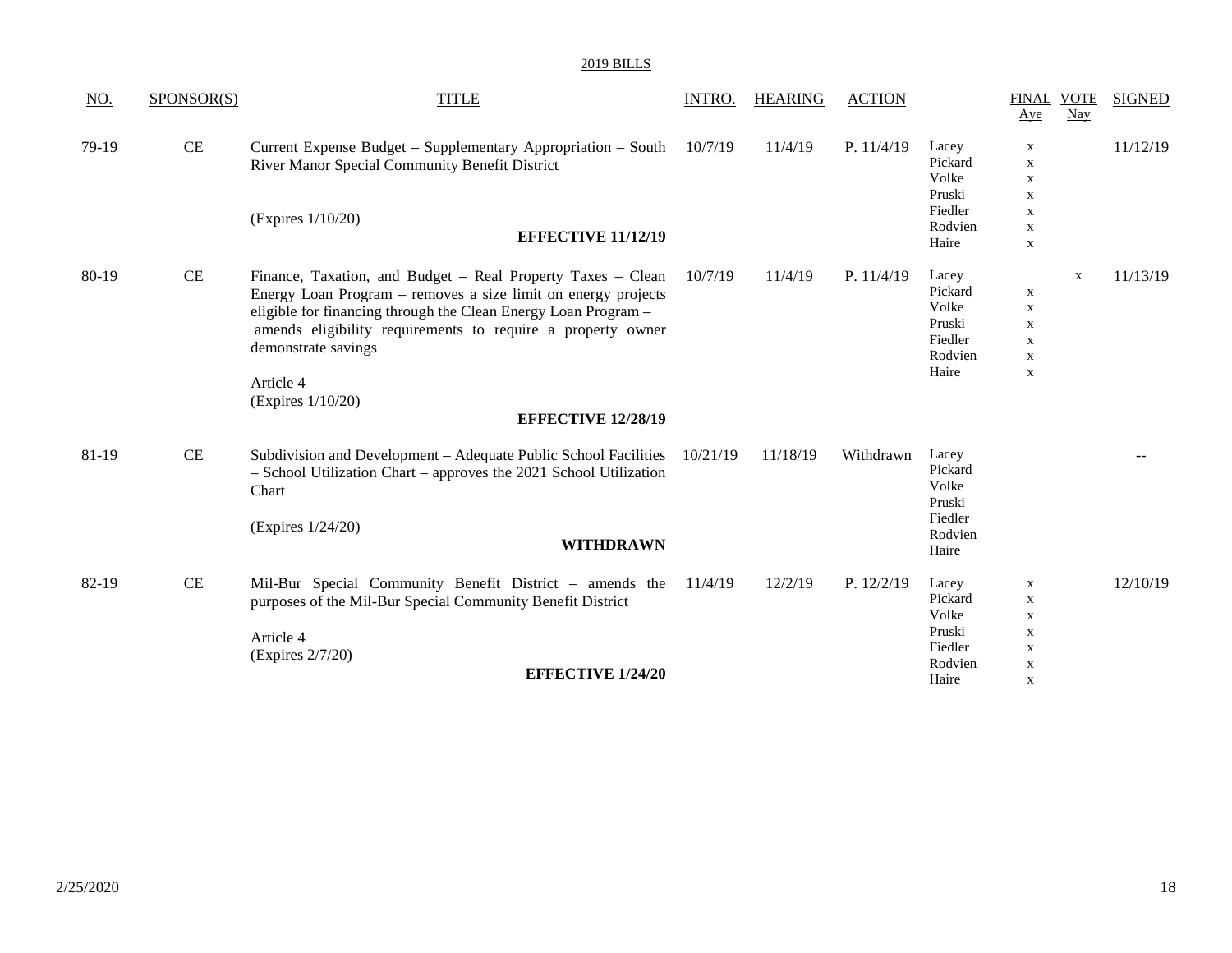| <u>NO.</u> | SPONSOR(S)      | <b>TITLE</b>                                                                                                                                                                                                                                                                                                                                                                                        | INTRO.   | <b>HEARING</b>                | <b>ACTION</b> |                                                                    | <b>FINAL VOTE</b><br>Aye                                                                              | Nay                                              | <b>SIGNED</b> |
|------------|-----------------|-----------------------------------------------------------------------------------------------------------------------------------------------------------------------------------------------------------------------------------------------------------------------------------------------------------------------------------------------------------------------------------------------------|----------|-------------------------------|---------------|--------------------------------------------------------------------|-------------------------------------------------------------------------------------------------------|--------------------------------------------------|---------------|
| 83-19      | Pruski<br>Volke | Licenses – Towing Companies – Nonconsensual Towing – Storage<br>Facilities and Redemption Areas - Blanket Authorizations to Tow<br>- requires licensed companies that perform nonconsensual tows to<br>maintain storage and redemption areas in the County - allows<br>blanket authorization to tow or remove all unpermitted vehicles<br>from restricted access parking lots when signs are posted | 11/419   | 12/2/19<br>12/16/19<br>1/6/20 | P. 1/6/20     | Lacey<br>Pickard<br>Volke<br>Pruski<br>Fiedler<br>Rodvien<br>Haire | $\mathbf X$<br>$\mathbf X$<br>$\mathbf X$<br>$\mathbf X$<br>$\mathbf X$<br>$\mathbf X$<br>$\mathbf X$ |                                                  | 1/16/20       |
|            |                 | Article 11<br>(Expires 2/7/20)<br><b>EFFECTIVE 3/1/20</b>                                                                                                                                                                                                                                                                                                                                           |          |                               |               |                                                                    |                                                                                                       |                                                  |               |
| 84-19      | CE              | Subdivision and Development - Adequate Public School Facilities<br>- School Utilization Chart - approves the 2021 School Utilization<br>Chart<br>(Expires 2/21/20)<br><b>EFFECTIVE 2/1/20</b>                                                                                                                                                                                                       | 11/18/19 | 12/16/19                      | P. $12/16/19$ | Lacey<br>Pickard<br>Volke<br>Pruski<br>Fiedler<br>Rodvien<br>Haire | $\mathbf X$<br>$\mathbf X$<br>$\mathbf X$<br>$\mathbf x$<br>$\mathbf X$<br>$\mathbf X$                | $\mathbf X$                                      | 12/18/19      |
| 85-19      | CE              | Personnel – Classified Service – creates Animal Care Attendants 11/18/19<br>and GIS Specialists and Technicians - increases and decreases<br>various positions in the classified service<br>Article 6<br>(Expires 2/21/20)<br><b>EFFECTIVE 3/1/20</b>                                                                                                                                               |          | 12/16/19<br>1/6/20            | P. $1/6/20$   | Lacey<br>Pickard<br>Volke<br>Pruski<br>Fiedler<br>Rodvien<br>Haire | $\mathbf X$<br>$\mathbf X$<br>$\mathbf X$<br>$\mathbf X$<br>$\mathbf X$<br>$\mathbf X$<br>$\mathbf X$ |                                                  | 1/16/20       |
| 86-19      | Volke           | Public Ethics - Conflicts of Interest - expands the types of $11/18/19$<br>presumed conflicts of interest that would prohibit a Council<br>member from participating in a legislative action to include Council<br>members and their immediate family members<br>Article 7<br>(Expires 2/21/20)                                                                                                     |          | 12/16/19                      | Defeated      | Lacey<br>Pickard<br>Volke<br>Pruski<br>Fiedler<br>Rodvien<br>Haire | $\mathbf x$<br>$\mathbf X$<br>$\mathbf X$                                                             | $\mathbf X$<br>$\mathbf X$<br>recused<br>recused |               |
|            |                 | <b>DEFEATED</b>                                                                                                                                                                                                                                                                                                                                                                                     |          |                               |               |                                                                    |                                                                                                       |                                                  |               |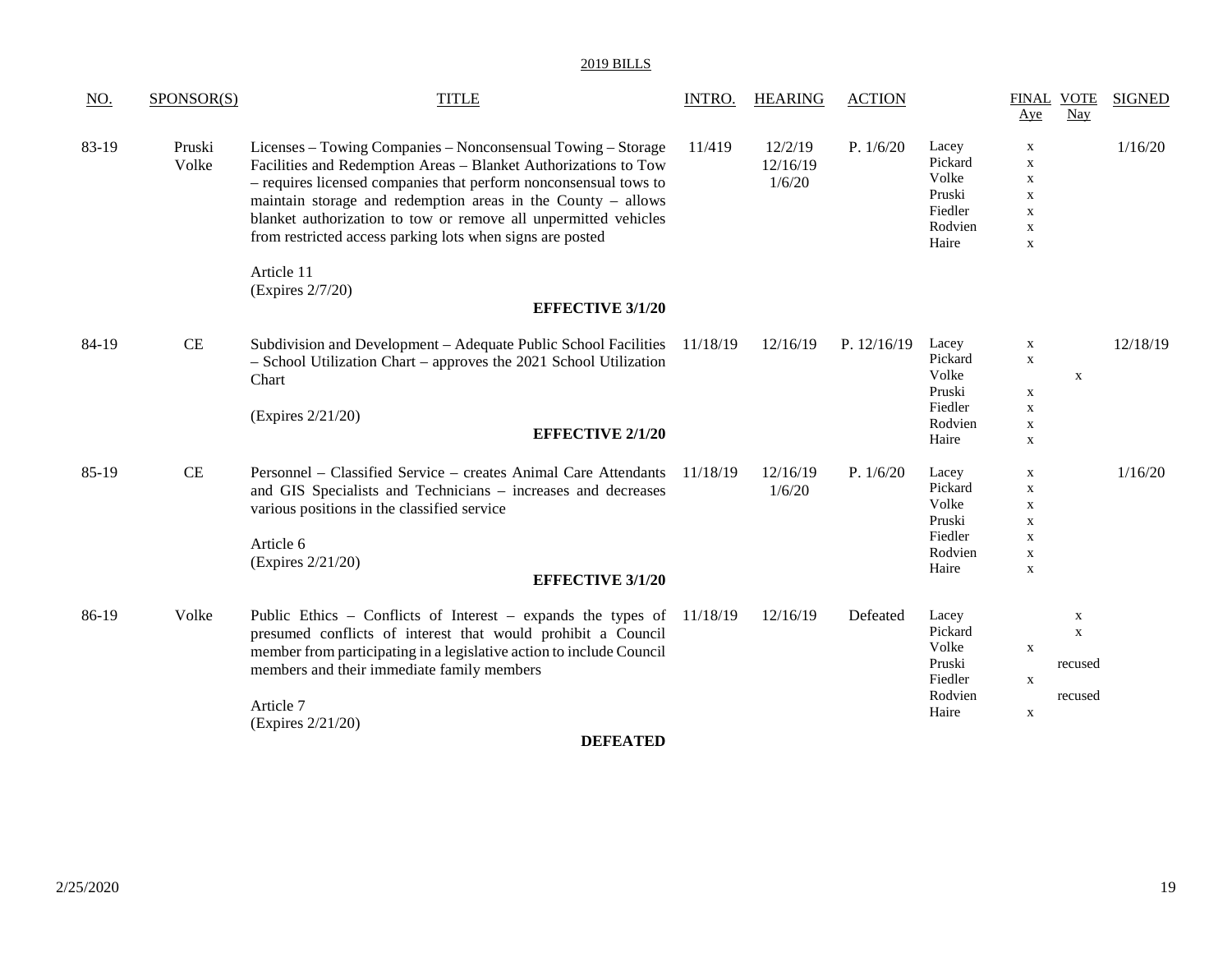| <u>NO.</u> | SPONSOR(S)     | <b>TITLE</b>                                                                                                                                                                                                                                                                                                                                                                                                                                                                                                          | <b>INTRO.</b> | <b>HEARING</b>                | <b>ACTION</b> |                                                                    | Aye                                                                                                   | <b>FINAL VOTE</b><br>Nay                  | <b>SIGNED</b> |
|------------|----------------|-----------------------------------------------------------------------------------------------------------------------------------------------------------------------------------------------------------------------------------------------------------------------------------------------------------------------------------------------------------------------------------------------------------------------------------------------------------------------------------------------------------------------|---------------|-------------------------------|---------------|--------------------------------------------------------------------|-------------------------------------------------------------------------------------------------------|-------------------------------------------|---------------|
| 87-19      | Pruski         | Licenses – Multiple Dwellings and Rooming Houses – amends the 11/18/19<br>definitions of "multiple dwelling" and "rooming house"                                                                                                                                                                                                                                                                                                                                                                                      |               | 12/16/19                      | P. $12/16/19$ | Lacey<br>Pickard<br>Volke<br>Pruski<br>Fiedler                     | $\mathbf X$<br>$\mathbf X$<br>X<br>$\mathbf X$                                                        | $\mathbf X$                               | 12/18/19      |
|            |                | Article 11<br>(Expires 2/21/20)<br><b>EFFECTIVE 2/1/20</b>                                                                                                                                                                                                                                                                                                                                                                                                                                                            |               |                               |               | Rodvien<br>Haire                                                   | $\mathbf X$<br>$\mathbf X$                                                                            |                                           |               |
| 88-19      | Rodvien        | Finance, Taxation, and Budget – Use or Occupancy Tax – Transient 11/18/19<br>Lodging - Short-term Rentals - amends the County use or<br>occupancy tax provisions to apply to all transient lodging including<br>short-term rentals<br>Article 4<br>(Expires 2/21/20)<br><b>EFFECTIVE 3/26/20</b>                                                                                                                                                                                                                      |               | 12/16/19<br>2/3/20            | P. 2/3/20     | Lacey<br>Pickard<br>Volke<br>Pruski<br>Fiedler<br>Rodvien<br>Haire | $\mathbf X$<br>$\mathbf X$<br>$\mathbf X$<br>$\mathbf X$                                              | $\mathbf X$<br>$\mathbf X$<br>$\mathbf X$ | 2/10/20       |
| 89-19      | Rodvien        | Licenses and Registrations - Zoning - Short-term Residential<br>Rentals – establishes registration requirements for the short-term<br>rental of residential dwellings units - adds duties applicable to<br>owners of short-term rentals - adds requirements for internet-based<br>hosting platforms - allows for the enforcement of short-term<br>residential rental provisions - adds zoning requirements for short-<br>term residential rentals<br>Articles 11 & 18<br>(Expires 2/21/20)<br><b>EFFECTIVE 4/9/20</b> | 11/18/19      | 12/16/19<br>2/3/20<br>2/18/20 | P. 2/18/20    | Lacey<br>Pickard<br>Volke<br>Pruski<br>Fiedler<br>Rodvien<br>Haire | $\mathbf X$<br>$\mathbf X$<br>$\mathbf X$<br>$\mathbf X$                                              | $\mathbf X$<br>$\mathbf X$<br>$\mathbf X$ | 2/24/20       |
| $90-19$    | Haire<br>Lacey | Public Works – Utilities – allows the partial deferral of the payment 11/18/19<br>of residential wastewater connection charges and assessments<br>under certain circumstances – adds the terms for payment and<br>eligibility requirements<br>Article 13<br>(Expires 2/21/20)<br><b>EFFECTIVE 2/3/20</b>                                                                                                                                                                                                              |               | 12/16/19                      | P. $12/16/19$ | Lacey<br>Pickard<br>Volke<br>Pruski<br>Fiedler<br>Rodvien<br>Haire | $\mathbf X$<br>$\mathbf X$<br>$\mathbf X$<br>$\mathbf X$<br>$\mathbf X$<br>$\mathbf X$<br>$\mathbf X$ |                                           | 12/20/19      |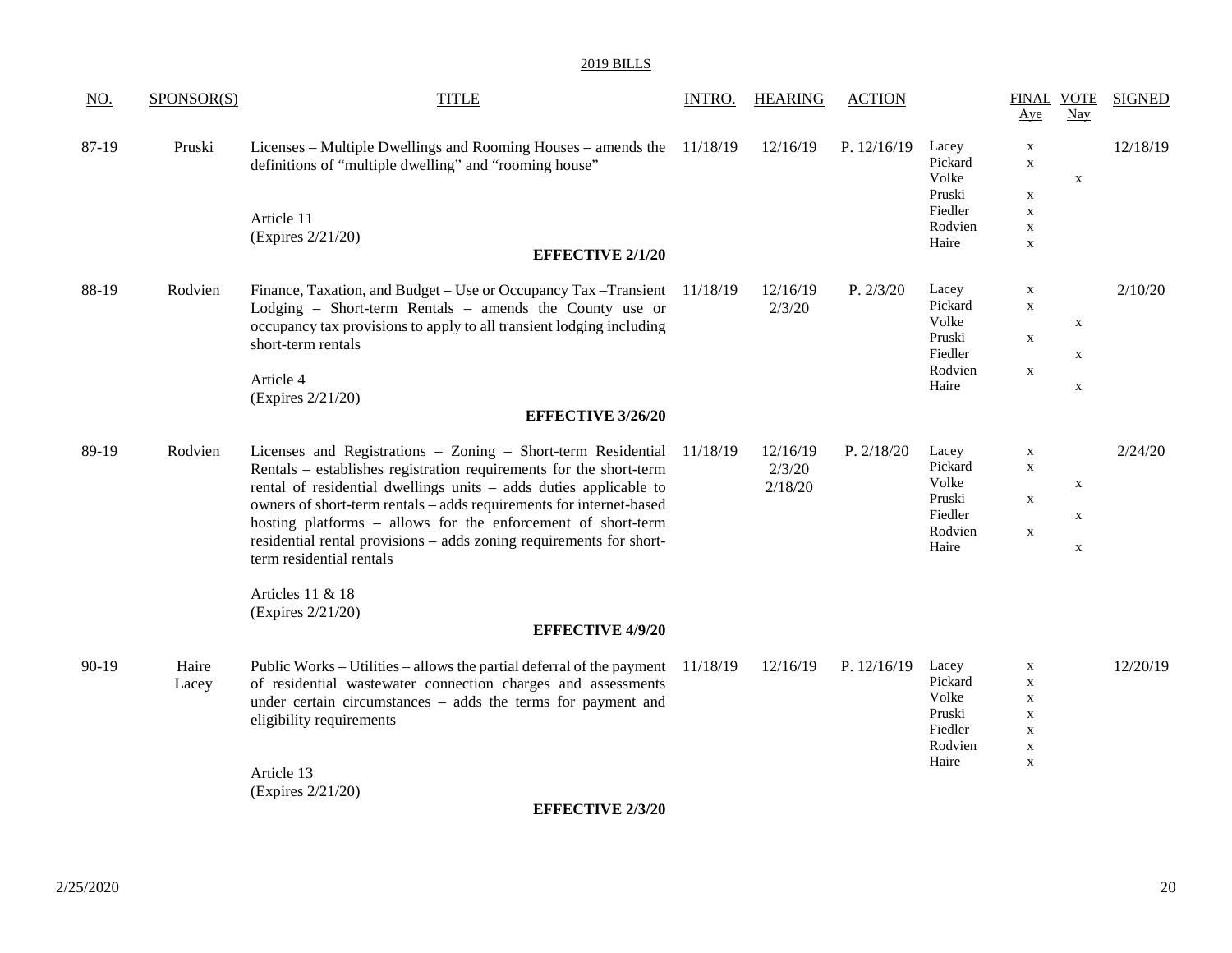| <u>NO.</u> | SPONSOR(S)                   | <b>TITLE</b>                                                                                                                                                                                                                                                                                                                  | <b>INTRO.</b> | <b>HEARING</b>    | <b>ACTION</b> |                                                                    | <b>FINAL VOTE</b><br>Aye                                                                              | $\frac{\text{Nay}}{\text{day}}$                                    | <b>SIGNED</b> |
|------------|------------------------------|-------------------------------------------------------------------------------------------------------------------------------------------------------------------------------------------------------------------------------------------------------------------------------------------------------------------------------|---------------|-------------------|---------------|--------------------------------------------------------------------|-------------------------------------------------------------------------------------------------------|--------------------------------------------------------------------|---------------|
| 91-19      | $\!$ $\!$                    | Personnel – Classified Service – adds Fire Fighter II positions<br>(Expires 3/6/20)<br><b>EFFECTIVE 3/1/20</b>                                                                                                                                                                                                                | 12/2/19       | 1/6/20            | P. $1/6/20$   | Lacey<br>Pickard<br>Volke<br>Pruski<br>Fiedler<br>Rodvien<br>Haire | $\mathbf X$<br>$\mathbf X$<br>$\mathbf X$<br>$\mathbf X$<br>$\mathbf X$<br>$\mathbf X$<br>$\mathbf X$ |                                                                    | 1/16/20       |
| $92-19$    | Haire<br>Volke               | Fair Housing – exempts specific public service occupations from<br>fair housing provisions regarding the sale, rental, or occupancy of<br>housing in the County<br>Article 1<br>(Expires 3/6/20)<br><b>DEFEATED</b>                                                                                                           | 12/2/19       | 1/6/20<br>1/21/20 | Defeated      | Lacey<br>Pickard<br>Volke<br>Pruski<br>Fiedler<br>Rodvien<br>Haire | $\mathbf X$<br>$\mathbf X$                                                                            | $\mathbf X$<br>$\mathbf X$<br>$\mathbf X$<br>absent<br>$\mathbf X$ |               |
| 93-19      | CE<br>Fiedler                | Cape St. Claire Special Community Benefit District – Approval of 12/16/19<br>Loan and Assignment Agreement<br>(Expires 3/20/20)<br><b>EFFECTIVE 3/14/20</b>                                                                                                                                                                   |               | 1/21/20           | P. 1/21/20    | Lacey<br>Pickard<br>Volke<br>Pruski<br>Fiedler<br>Rodvien<br>Haire | $\mathbf X$<br>$\mathbf X$<br>$\mathbf X$<br>$\mathbf X$<br>$\mathbf X$<br>$\mathbf X$                | absent                                                             | 1/29/20       |
| 94-19      | $\operatorname{CE}$<br>Lacey | Humans Relations Commission - amends<br>the purpose,<br>composition, and the power to conduct hearings<br>Article 3<br>(Expires 3/20/20)<br><b>EFFECTIVE 3/26/20</b>                                                                                                                                                          | 12/16/19      | 1/21/20<br>2/3/20 | P. 2/3/20     | Lacey<br>Pickard<br>Volke<br>Pruski<br>Fiedler<br>Rodvien<br>Haire | $\mathbf X$<br>$\mathbf X$<br>$\mathbf X$<br>$\mathbf X$<br>$\mathbf X$<br>$\mathbf X$<br>$\mathbf X$ |                                                                    | 2/10/20       |
| 95-19      | Haire                        | Public Works - Utilities - Subsidies for Wastewater Extension<br>Project Costs – allows subsidies for wastewater extension projects<br>in specified areas of the County - provides the maximum<br>percentage of the project cost that may be subsidized – adds criteria<br>for eligibility<br>Article 13<br>(Expires 3/20/20) | 12/16/19      | 1/21/20<br>2/3/20 | P. 2/3/20     | Lacey<br>Pickard<br>Volke<br>Pruski<br>Fiedler<br>Rodvien<br>Haire | $\mathbf X$<br>$\mathbf X$<br>$\mathbf X$<br>$\mathbf X$<br>$\mathbf X$<br>$\mathbf X$<br>$\mathbf X$ |                                                                    | 2/10/20       |

**EFFECTIVE 3/26/20**